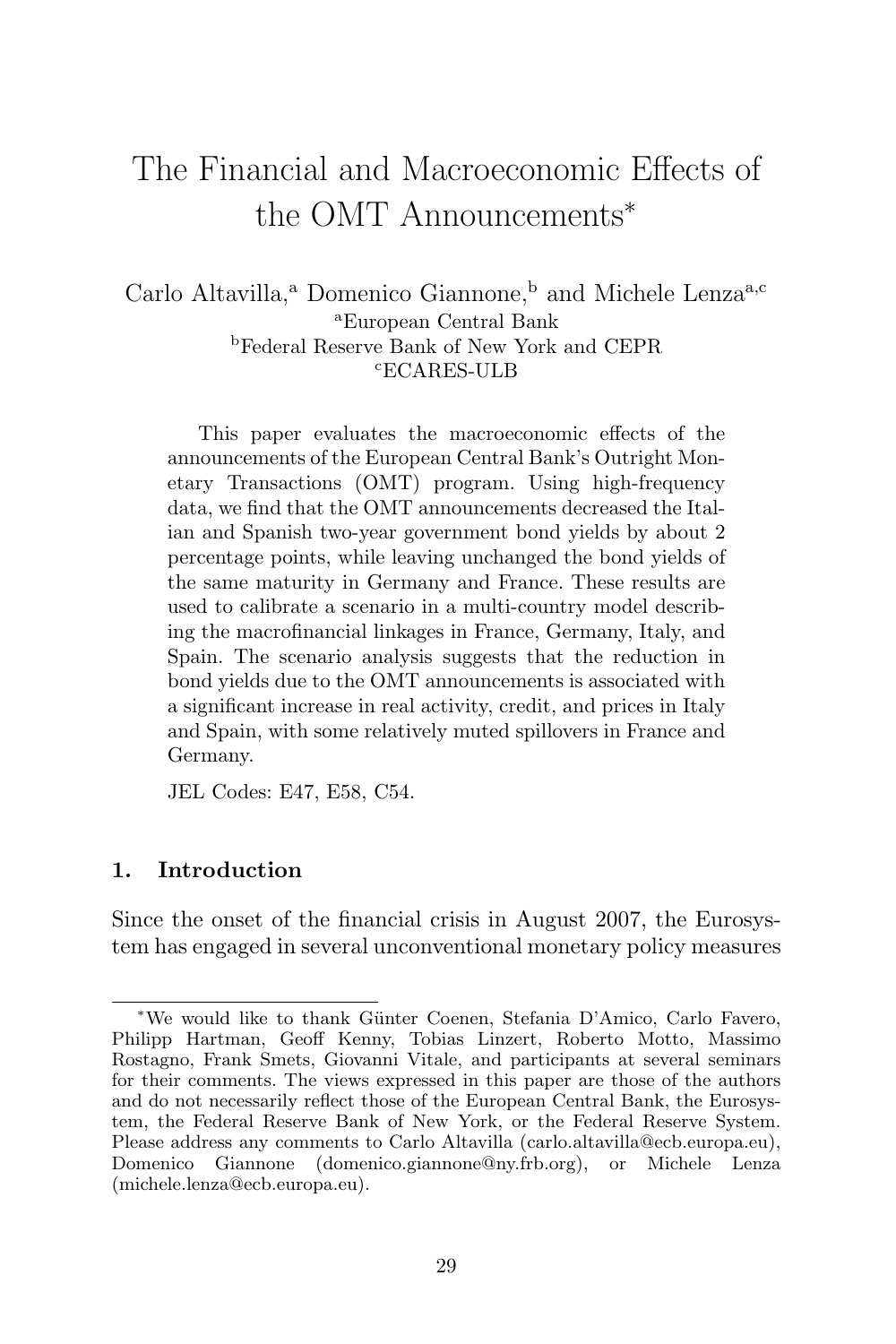in order to ensure the correct pass-through of the monetary policy stance to the economy.

In the first phase of the crisis, the non-standard measures were mostly intended to address impairments in the interbank markets. The major concern was to avoid a credit crunch stemming from liquidity and funding problems for banks. In this respect, the introduction of the fixed-rate full-allotment liquidity provision significantly contributed to limit bank funding stress. By accommodating all bids in the liquidity operations, this policy avoided banks' wholesale funding problems related to the freezing of the interbank market. However, with the financial fragmentation associated with the sovereign debt crisis that emerged in 2010, and the resulting concerns of international investors about excessive national debt in several euro-zone countries, the intervention activities have expanded to the secondary sovereign bond markets. Moreover, the initial increase in bond yields in Greece, Ireland, and Portugal subsequently spread to Italy and Spain, which faced a high cost of servicing their debt, arguably higher than would be justified by looking at economic fundamentals (see Hördal and Tristani 2013 for an empirical illustration of this point).

Among other forms of intervention aiming at avoiding impairments in the monetary policy transmission, $\frac{1}{1}$  in the period July to September 2012 the Governing Council of the European Central Bank (ECB) announced the possibility to engage in outright monetary transactions (OMT) in the secondary markets for government bonds. In particular, on July 26, 2012, during a conference in London, President Draghi said that the ECB was ready to do "whatever it takes" to preserve the euro within the limits of its mandate. On August 2, 2012, during the press conference after the Governing Council meeting, President Draghi announced that the "ECB may undertake outright open market operations." Finally, on September 6, 2012, the ECB's Governing Council announced a number of technical features regarding the OMT program. More precisely, the ECB announced that no ex ante quantitative limits would be considered

<sup>&</sup>lt;sup>1</sup>See, for example, Rivolta (2012), Szczerbowicz (2012), Eser and Schwaab (2013), Falagiarda and Reitz (2013), and Ghysels et al. (2014) for a discussion and an evaluation of unconventional monetary policy and, in particular, of the effects of the Securities Market Programme (SMP).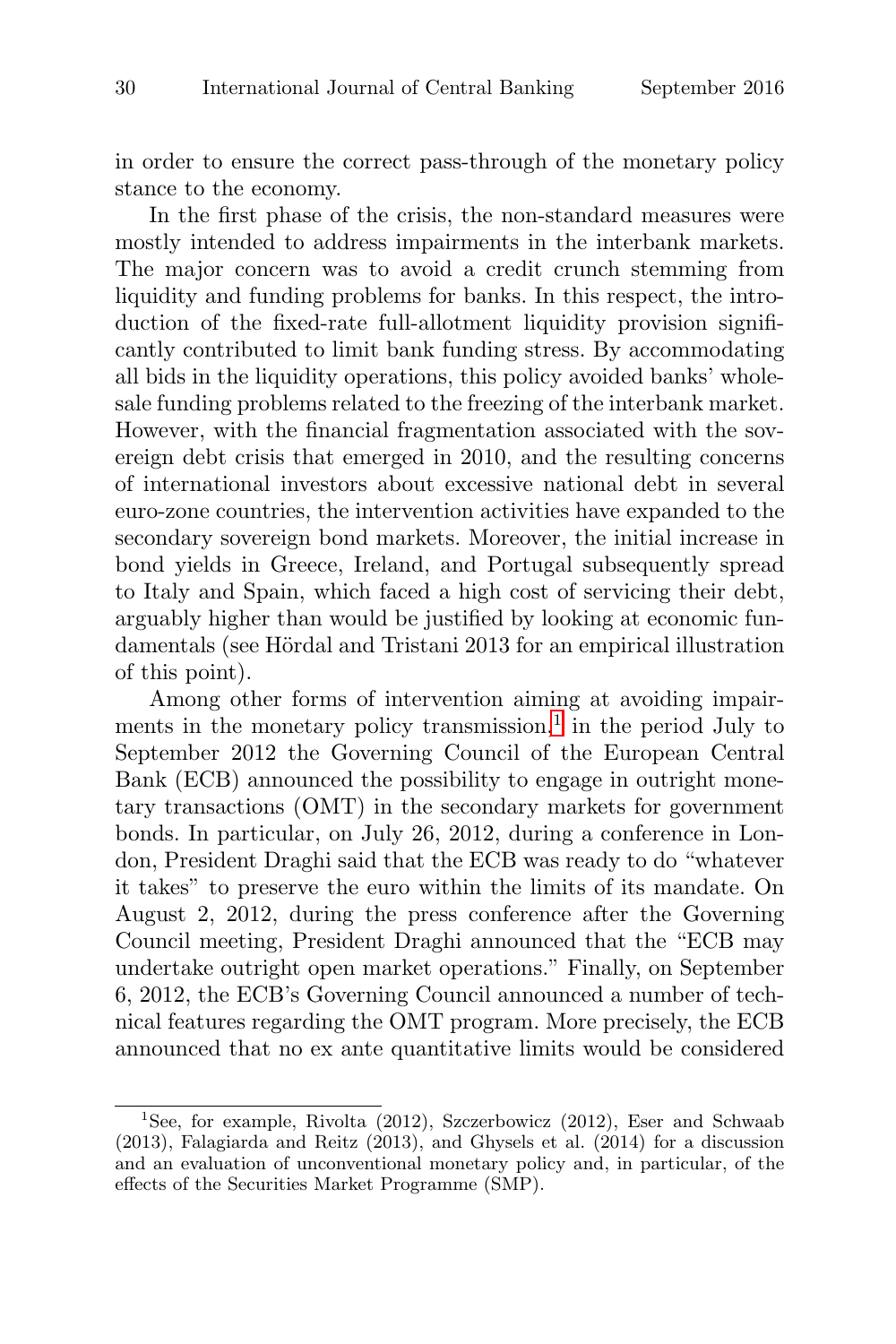for the outright transactions in secondary sovereign bond markets, purchases would concentrate on bonds with a remaining maturity of up to three years, and without seniority (pari passu), and bond purchases would be conditional.

After almost two years since its announcement, none of the euroarea countries has activated the OMT. However, asset prices such as bond prices should have, at least in part, incorporated the information publicly available to market participants. Indeed, casual observation suggests that the OMT announcements may have had a significant impact on the financial sector (see, for example, Draghi 2013). In turn, changes in financial prices altered the behavior of private agents, potentially affecting real economic activity. This paper aims to quantify the financial and macroeconomic impact of the OMT announcements on four euro-area countries: Germany, France, Italy, and Spain. We conduct our evaluation in two stages.

First, in order to isolate the effects of the announcements on financial prices, we look at daily data on bond yields and conduct an event study along the lines of Altavilla and Giannone's (2014) study on the effects of the Federal Reserve's large-scale asset purchases (LSAPs). The main idea is to assess the effects of the policy announcements through the regression of sovereign bond yields on event dummies (taking value one in the date of the event, the OMT announcements, and zero elsewhere) while, at the same time, controlling for all the other relevant "news" made publicly available in the period under analysis. The "news" is the surprise component of macroeconomic and other relevant releases, i.e., the difference between the data release and the corresponding expectation of market participants (evaluated by looking at 151 categories of releases for the euro area, France, Germany, Italy, and Spain, made available by Bloomberg). We evaluate the impact of the OMT announcements on a measure of the "target" bond yields—assumed here to be the two-year government bond rates—and on ten-year government bond rates. The main outcome of the event study is that the OMT announcements had significant impacts on the bond yields of Italy and Spain—in particular, within the range of maturities indicated by the ECB as the target of the measure: Italian and Spanish twoyear bond yields have declined by about 2 percentage points. At the same time, yields at similar maturities for Germany and France were not significantly affected.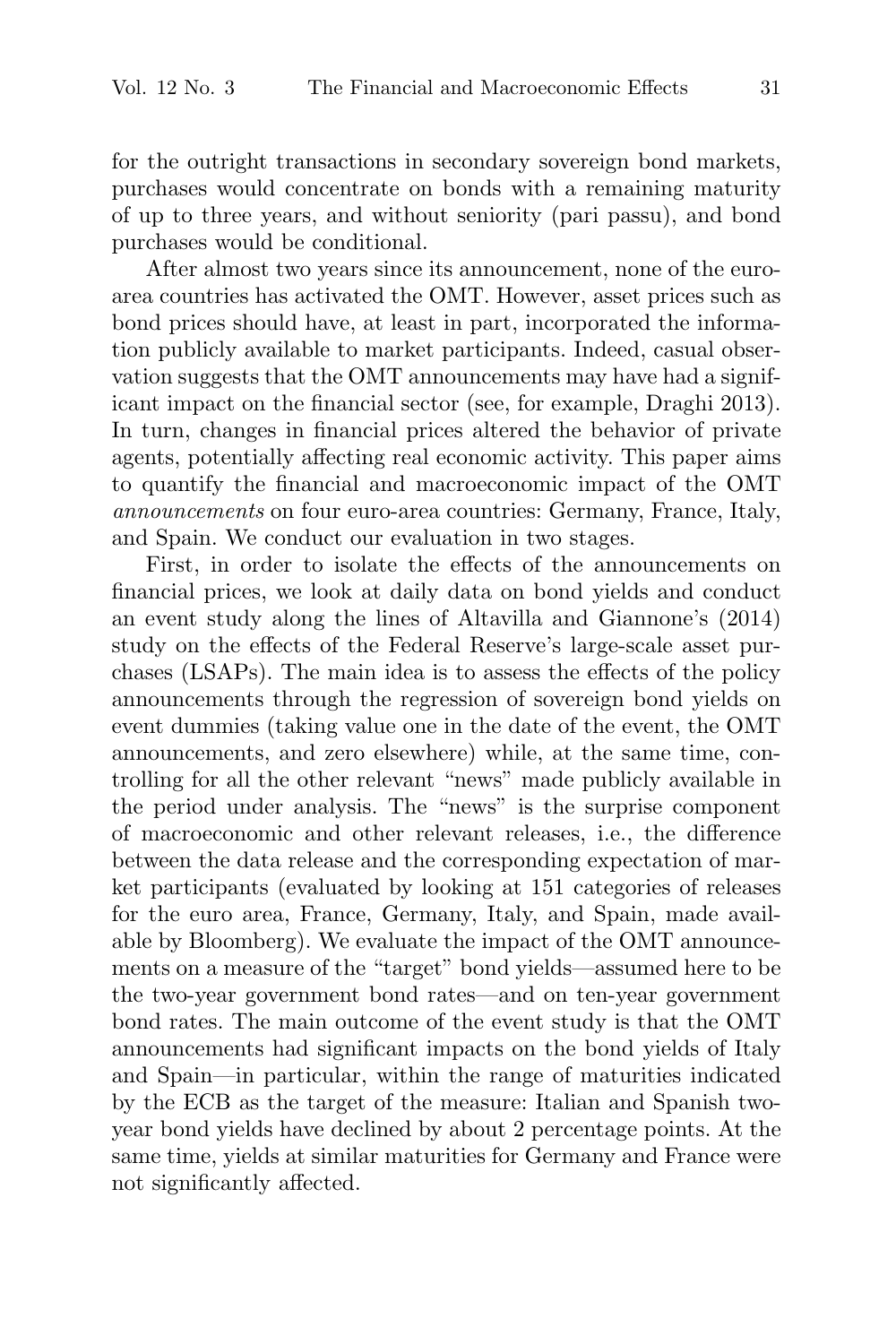Second, we employ a multi-country macroeconomic model in order to assess the macroeconomic impact of the previously estimated changes in bond yields due to the OMT announcements. For each of the four countries in our study, the model includes six variables (real GDP, consumer prices, M3, retail credit, and government bond rates for the two- and ten-year maturity) and also a measure of the ECB policy rate and expected euro-area aggregate bond market volatility. We allow for country heterogeneity, cross-country spillovers in the policy effects, and rich dynamics among countries/variables by adopting a flexible vector autoregressive (VAR) specification. For the estimation of the VAR, we address the highdimensional data problem (twenty-six variables, five lags, and a quarterly sample starting in 1999:Q1) and use Bayesian shrinkage as suggested in Banbura, Giannone, and Reichlin (2010). In practice, the assessment of the likely macroeconomic effects of the OMT announcements is conducted over a horizon of three years after the announcements by comparing two scenarios, defined as "OMT" and "no-OMT" scenarios. The two scenarios mostly differ in the dynamics of the yield curve which, as we conclude from the event study previously described, were strongly affected by the OMT announcements. In particular, in the OMT scenario, for the whole horizon of three years, we assume that the two-year bond yields in Italy and Spain are about 2 percentage points lower than in the no-OMT scenario, while they are the same in France and Germany. In order to isolate as much as possible the effects of non-standard policy, we also assume that standard monetary policy is the same in the two scenarios. Our evaluation suggests that the OMT announcements are likely to be associated, in the three years following the announcements, with relevant increases in the real economy, consumer prices, and credit in Italy and Spain. France and Germany are only very moderately affected by the OMT announcements. The euro-area bond market volatility is likely to be lower in the OMT scenario than in the no-OMT scenario.

A growing amount of research has focused on the financial effects of the non-standard measures implemented in different countries. For the United States, using event-study methodology, Gagnon et al. (2011) found that QE1 decreased the bond rates by 91 basis points (bps). Krishnamurthy and Vissing-Jorgensen (2011) focus on both QE1 and QE2. They estimate that the impact of the first program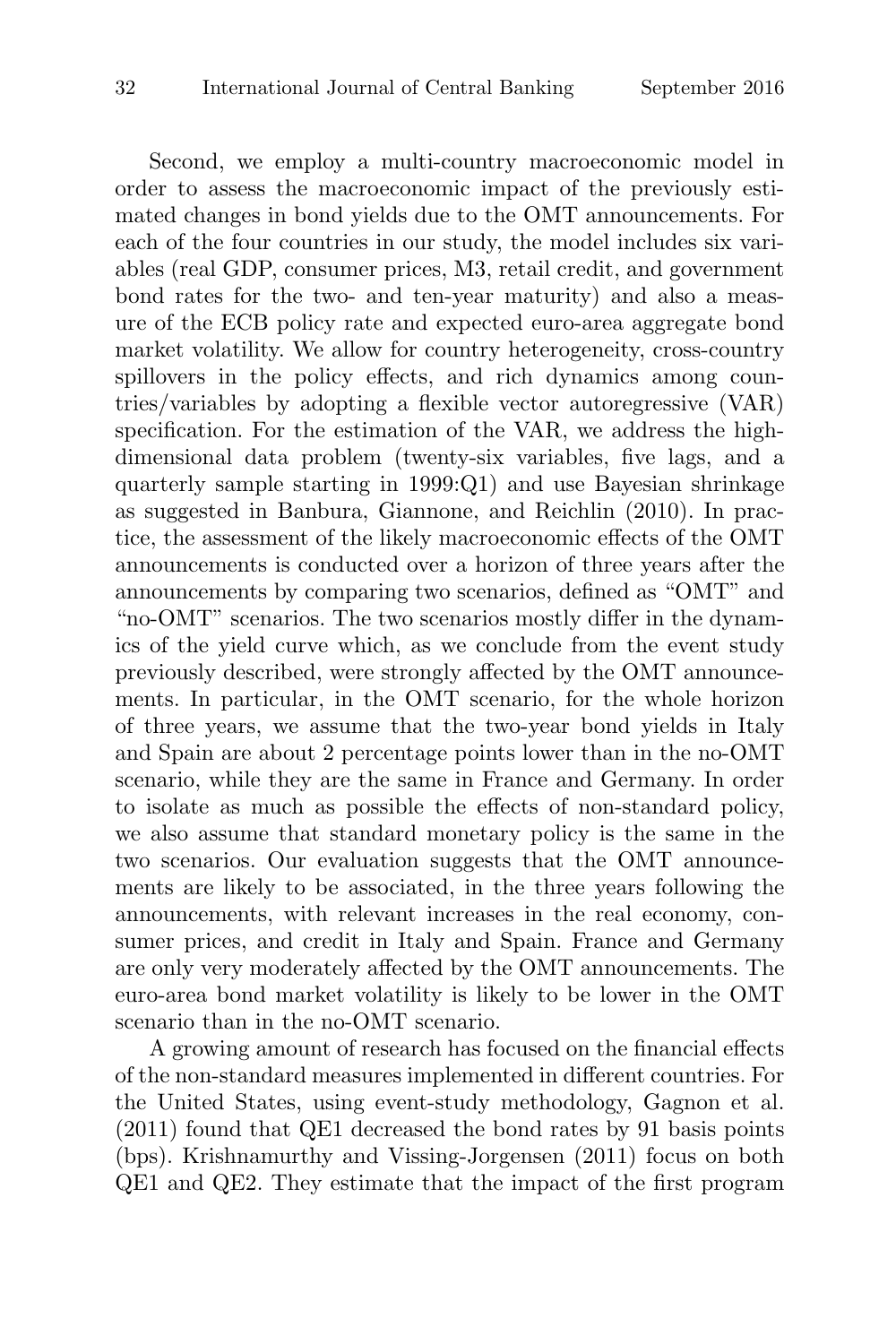on the safety premium reduced yields by more than 100 bps, with the second program having a more muted effect (about 20 bps). D'Amico and King (2013), instead, estimate that the effects of Federal Reserve purchases of Treasury securities during QE1 (\$300 billion) has produced a decrease in the ten-year Treasury yield of almost 50 basis points. Joyce et al. (2011) suggest that QE measures adopted in the United Kingdom lowered long-term gilt yields by about 100 basis points and that most of the decline was generated by portfolio balance effects. Altavilla and Giannone (2014) find that the overall effect of the non-standard measures implemented in the United States—i.e., QE1, QE2, QE3, and forward guidance have significantly decreased the long-term interest rate of about 200 bps. Finally, for the euro area, Rivolta (2012), Szczerbowicz (2012), Eser and Schwaab (2013), Falagiarda and Reitz (2013), and Ghysels et al. (2014) show that the Securities Market Programme (SMP) of the Eurosystem was successful at lowering yields relative to a situation of no intervention and at reducing market volatility and improving market functioning.

For the euro area, Lenza, Pill, and Reichlin (2010) estimated the effects of the post-Lehman unconventional liquidity policy by evaluating the elasticity of euro-area unemployment and industrial production to changes in money-market rates in a setup which bears some resemblance to the one in this paper.

In this paper, we carry out an event study to assess the financial effects of the ECB's unconventional policy in order to quantify asset prices changes between the policy and no-policy scenarios using a novel multi-country model. The model presented in the paper also allows for cross-country heterogeneity. The elasticity to changes in the bond yields implied by the estimated macroeconomic effects of the OMT announcements for Italy and Spain lie broadly in the middle of the range of estimates of the effects of LSAP policies in the United States and QE in the United Kingdom. For the United States, Chen, Cúrdia, and Ferrero  $(2012)$  provide the lower boundary, while Chung et al. (2012) and Baumeister and Benati (2013) provide the upper boundary. For the United Kingdom, Kapetanios et al. (2012) find that a permanent decrease in the term spread by 100 basis points would imply an increase in the level of GDP that ranges between 0.7 and 2.7 percent. The structure of the paper is the following. Section 2 elaborates on the event-study-based estimation of the impact of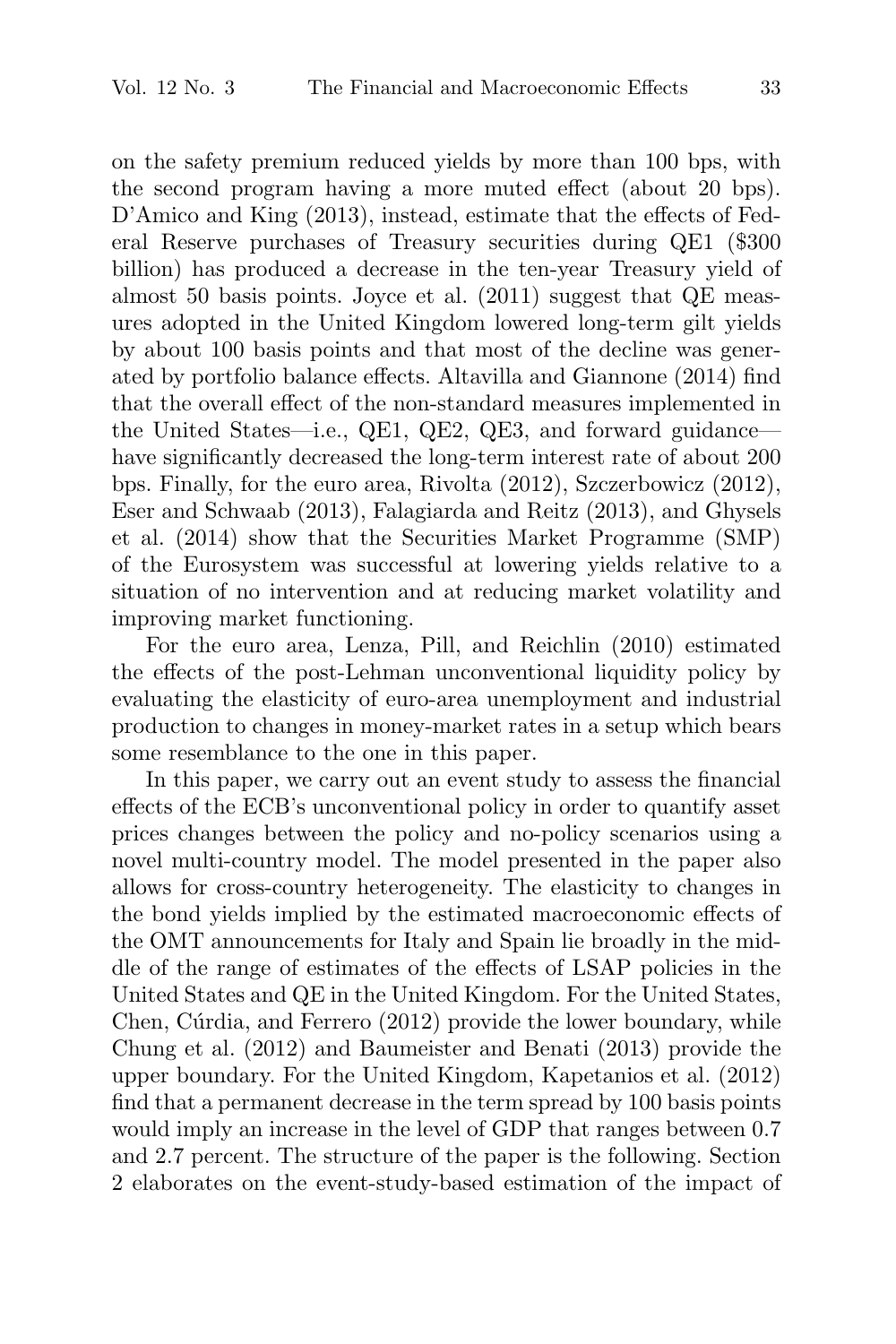OMT announcements on the yield curve of France, Germany, Italy, and Spain. Section 3 describes the multi-country VAR model and illustrates the macroeconomic impact of the OMT announcements. Section 4 concludes.

#### **2. The Financial Effects of the OMT Announcements**

In order to assess the effects of the OMT announcements on the Treasury bond markets in France, Germany, Italy, and Spain, we estimate for each country (in the sample from January 2007 to February 2013) the following equation:

$$
\Delta y_t = c + \alpha D_t + \beta News_t + \varepsilon_t. \tag{1}
$$

Equation (1) relates the daily changes in the financial variables of interest  $\Delta y_t$  (the changes in the two-year or ten-year bond yields) to a vector of event dummies  $D_t$  (i.e., variables with value one in the "event days" and zero elsewhere). Precisely, the dummies take value one in the day of the announcement and the day after, i.e., we assume a two-day event window. Such choice is driven by the consideration that during a period of low liquidity, the prices of bonds may react slowly in response to an announcement. The event dummies reflect the three major events related to the announcement of the OMT and that occurred between July and September 2012. The estimation is carried out by means of standard regression techniques.

We augment the regression estimated in classical event-study analysis by controlling for the main news stemming from economic releases,  $News_t$ , which could have influenced bond rates (see Altavilla and Giannone 2014 for a more detailed explanation of this method). More in detail, the "controlled" event-study analysis aims at taking into account all macroeconomic news that materialized within each event window and that could have, possibly, influenced the two- and ten-year government bond rates in that particular time window. For this purpose, the analysis uses a real-time data set that captures the information available to market participants at each point in time. In order to address the challenging task of reconstructing the information set of market participants, we use a data set available in Bloomberg. This data set provides, for each economic release at any point in time, the corresponding expectations of a panel of market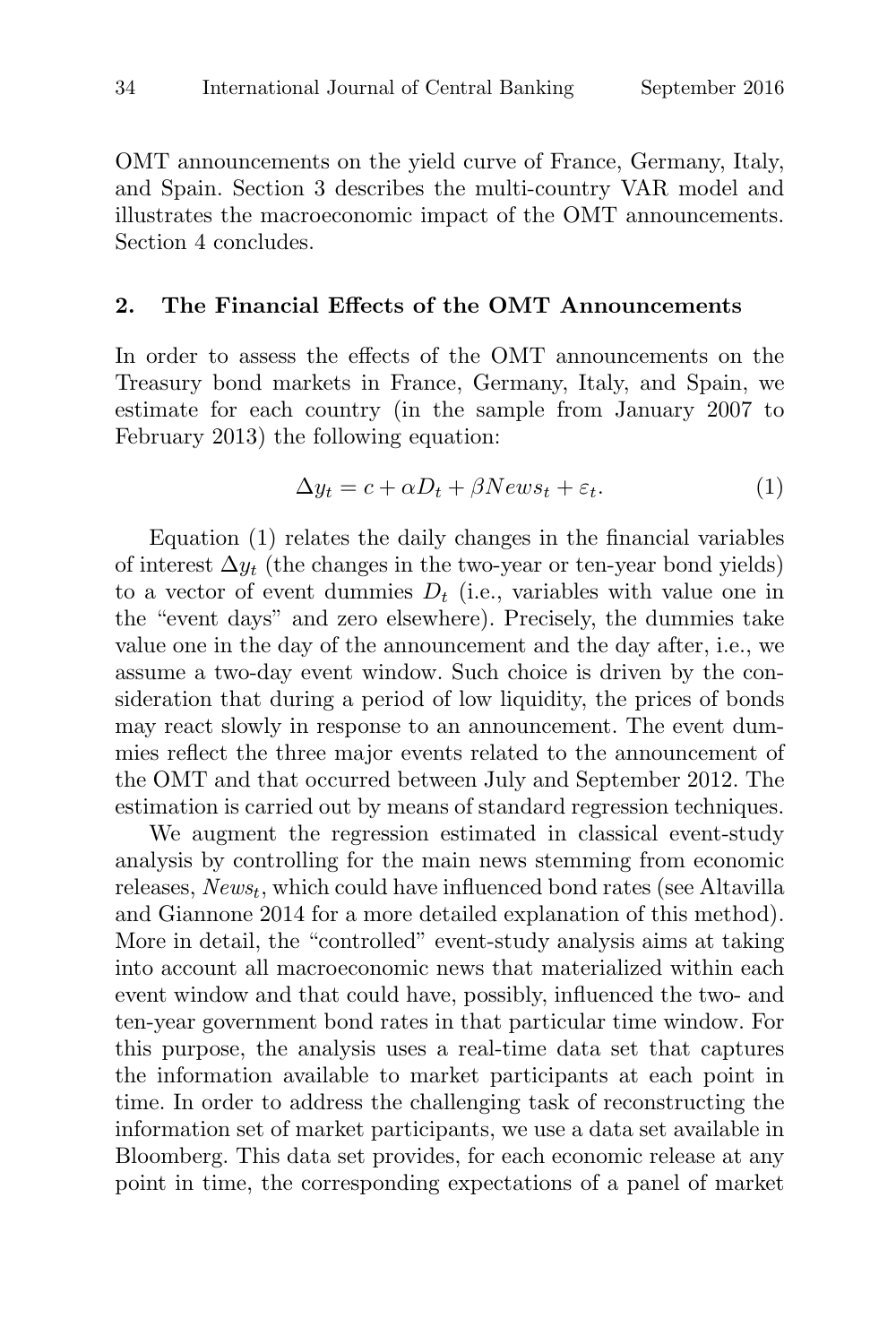participants. The expected values are median (consensus) forecasts collected before (up to one day) the official data release. For each of the 151 variables included in table 5, a time series of (standardized) daily news can be computed as the difference between the firstreleased (real-time) data and its expected value. This time series represents a measure of the news content of all the most relevant releases on economic data in the period under analysis. In fact, if a certain release is perfectly forecasted, then the release cannot be considered as "news" to market participants, and it would hardly affect asset prices. On the contrary, if a certain release is imperfectly forecasted, it contains some "news" for market participants and, hence, is likely to affect asset prices.<sup>2</sup> The estimated  $\alpha$  coefficients return the effects of the policy measure. Standard tests can be used to evaluate whether the sum of the coefficients on the event dummies is statistically different from zero. Results are reported in table 1 for two different specifications of equation (1): in the "classical" specification, the alternative news is not included in the regression, while in the "controlled" specification it is included.

OMT announcements have been much more effective in reducing the government bond rates in Italy and Spain than in Germany and France, where bond markets have not significantly reacted to the policy events. The reduction in the two-year bond yields in both Italy and Spain is about 200 bps, while the effects on the ten-year bond rates in both countries are smaller, approximately 100 bps, consistently with the target of the policy measure, which explicitly focuses on the yields of bonds with remaining maturity up to three years. Table 1 also reveals that once the effects of all macroeconomic news are taken into account, the estimated effects of the OMT announcements do not significantly change. This suggests that the announcements are the most relevant news within the event window.

The reliability of event studies rests on the assumption that policy changes are immediately incorporated in prices and that their effects are persistent. These assumptions might not hold, especially in periods of financial turbulence. Another possible shortcoming of high-frequency analysis is the inability of capturing, because of the focus on a narrow time window, possible lagged effects and reversals.

<sup>&</sup>lt;sup>2</sup>Appendix 1 provides some more details on the macroeconomic news we control for in our exercises.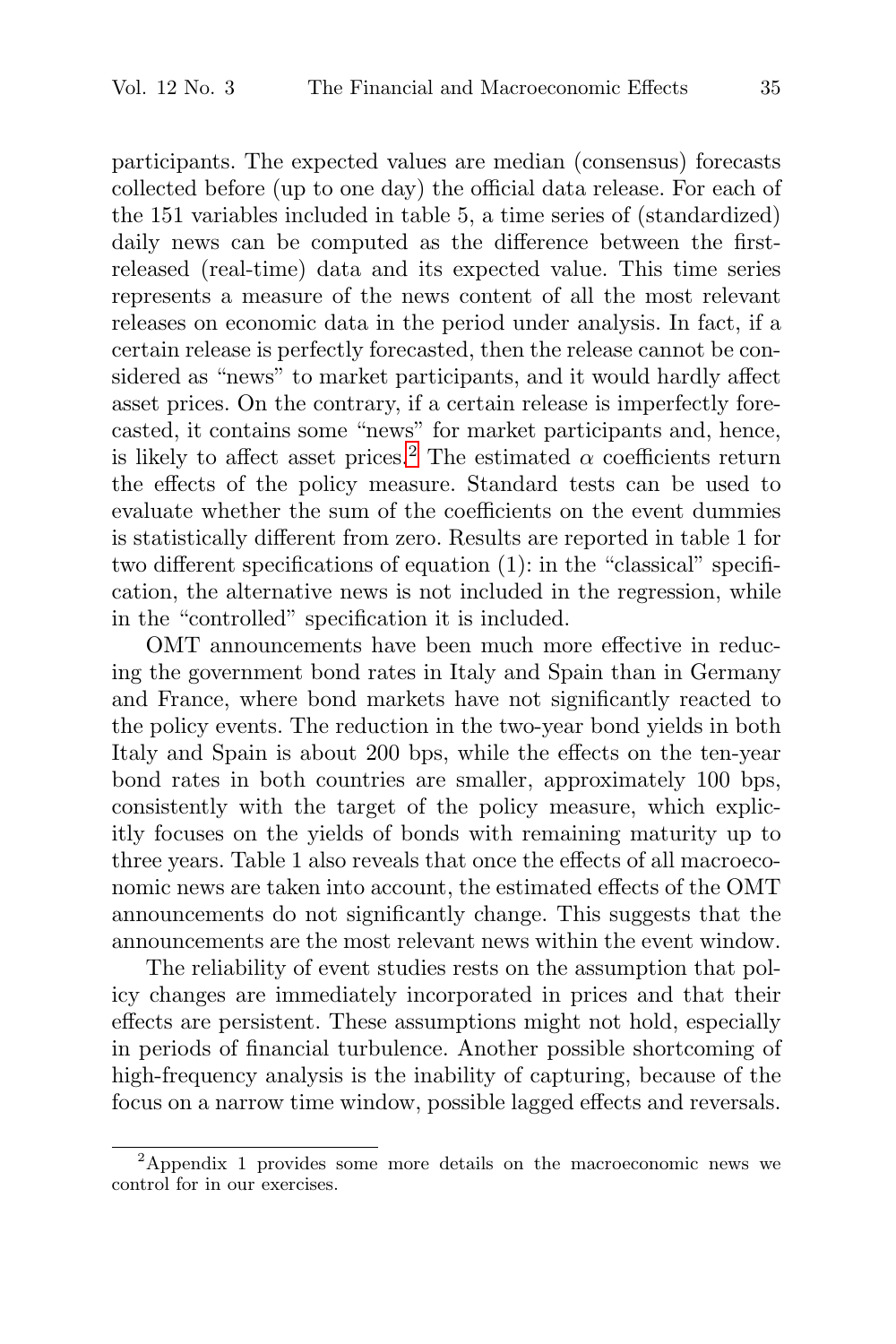| $\overline{a}$<br>ĺ |
|---------------------|
|                     |
|                     |
|                     |
| i<br>I              |
| <br> <br>           |
|                     |
|                     |
| l<br>l              |
|                     |
| ׇ֠                  |
| ׇ֠                  |
| l<br>l              |

|                  |                                                                                                                                                                                                                                                                                                                                                                                                                                                                                                                                                                |                  | Announcement<br>First |                                                     | Announcement<br>Second | Third            | Announcement     |                        |
|------------------|----------------------------------------------------------------------------------------------------------------------------------------------------------------------------------------------------------------------------------------------------------------------------------------------------------------------------------------------------------------------------------------------------------------------------------------------------------------------------------------------------------------------------------------------------------------|------------------|-----------------------|-----------------------------------------------------|------------------------|------------------|------------------|------------------------|
| Country          | Maturity                                                                                                                                                                                                                                                                                                                                                                                                                                                                                                                                                       | July 26,<br>2012 | July 27,<br>2012      | Aug. 2,<br>2012                                     | Aug. 3,<br>2012        | Sept. 6,<br>2012 | Sept. 7,<br>2012 | Total                  |
|                  |                                                                                                                                                                                                                                                                                                                                                                                                                                                                                                                                                                |                  |                       | $\mathcal{I}^{lassical}$                            |                        |                  |                  |                        |
| Ë                | Iwo Years                                                                                                                                                                                                                                                                                                                                                                                                                                                                                                                                                      |                  |                       |                                                     |                        |                  |                  | $\frac{1}{\sqrt{2}}$   |
| FR               | $\Gamma$ wo Years                                                                                                                                                                                                                                                                                                                                                                                                                                                                                                                                              | $\overline{1}$   | ₹                     | $\frac{2}{1}$                                       |                        | ro               |                  |                        |
| Ë                | Iwo Years                                                                                                                                                                                                                                                                                                                                                                                                                                                                                                                                                      | $-83$            | $-24$                 | $-8$                                                | $-61$                  | $^{12}$          | $-12$            | $-199***$              |
| <b>HS</b>        | I'wo Years                                                                                                                                                                                                                                                                                                                                                                                                                                                                                                                                                     | $-77$            | $-43$                 | $-17$                                               | $-70$                  |                  | $-27$            | $-234***$              |
|                  | Ten Years                                                                                                                                                                                                                                                                                                                                                                                                                                                                                                                                                      | $\overline{a}$   |                       | $-8$                                                | $\Xi$                  | $\infty$         | $\infty$         | $\stackrel{*}{\sim} 9$ |
| EE               | Ten Years                                                                                                                                                                                                                                                                                                                                                                                                                                                                                                                                                      | $\overline{1}$   |                       | $\tilde{c}$                                         | $\infty$               |                  | ှိ               |                        |
|                  | Ten Years                                                                                                                                                                                                                                                                                                                                                                                                                                                                                                                                                      | $-40$            | $-12$                 | 33                                                  | $\Omega$               | $-21$            | $-23$            | $-82***$               |
| $\mathbb{E}$     | Ten Years                                                                                                                                                                                                                                                                                                                                                                                                                                                                                                                                                      | $-42$            | $-24$                 | 28                                                  |                        | $-40$            | $-37$            | $-115***$              |
|                  |                                                                                                                                                                                                                                                                                                                                                                                                                                                                                                                                                                |                  |                       | $\it Controlved$                                    |                        |                  |                  |                        |
| Ë                | Two Years                                                                                                                                                                                                                                                                                                                                                                                                                                                                                                                                                      |                  |                       | $^{-2}$                                             |                        |                  |                  |                        |
| <b>FR</b>        | Iwo Years                                                                                                                                                                                                                                                                                                                                                                                                                                                                                                                                                      | $\tilde{e}$      | ما                    | $\begin{array}{c} \sim \\ \sim \\ \sim \end{array}$ |                        | $\mathfrak{a}$   |                  | $\frac{1}{2}$          |
| $\overline{\Xi}$ | Two Years                                                                                                                                                                                                                                                                                                                                                                                                                                                                                                                                                      | $-72$            | $-16$                 |                                                     | $-62$                  | $-8$             | $-9$             | $-175***$              |
| $\Xi$            | Two Years                                                                                                                                                                                                                                                                                                                                                                                                                                                                                                                                                      | $-69$            | $-30$                 | $-17$                                               | $-7$                   | $\mathbf{c}$     | $-23$            | $-209***$              |
| $\mathbb{E}$     | Ten Years                                                                                                                                                                                                                                                                                                                                                                                                                                                                                                                                                      | $\circ$          |                       | $-8$                                                |                        | L,               | $\infty$         | $23^{\ast}$            |
| ER               | Ten Years                                                                                                                                                                                                                                                                                                                                                                                                                                                                                                                                                      | $\vec{\ }$       | T                     | $\tilde{ }$                                         | $\mathbf{\Omega}$      |                  | $\overline{C}$   | $\overline{1}$         |
| $\overline{\Xi}$ | Ten Years                                                                                                                                                                                                                                                                                                                                                                                                                                                                                                                                                      | $-33$            | $-10$                 | 34                                                  | $\mathbf{z}$           | $-17$            | $-22$            | $-69***$               |
| E <sub>2</sub>   | Ten Years                                                                                                                                                                                                                                                                                                                                                                                                                                                                                                                                                      | $-37$            | $-14$                 | 28                                                  | ī                      | $-37$            | $-36$            | $-97***$               |
|                  | column reports the results of the "classical" and "controlled" event-study analysis as a sum of the change in the days of announcements<br>using a two-day event window. Controlled eventy study refers to the eventy-study regression in equation (1) where the daily changes<br>in each selected asset price are regressed on event dummies and 151 macroeconomic news. $*$ , $**$ , and $***$ denotes significance of the<br>Notes: The table reports for the days of the OMT announcements and the following days the results of the event study. The last |                  |                       |                                                     |                        |                  |                  |                        |
|                  | F-test for abnormal return at 10 percent, 5 percent, and 1 percent, respectively,                                                                                                                                                                                                                                                                                                                                                                                                                                                                              |                  |                       |                                                     |                        |                  |                  |                        |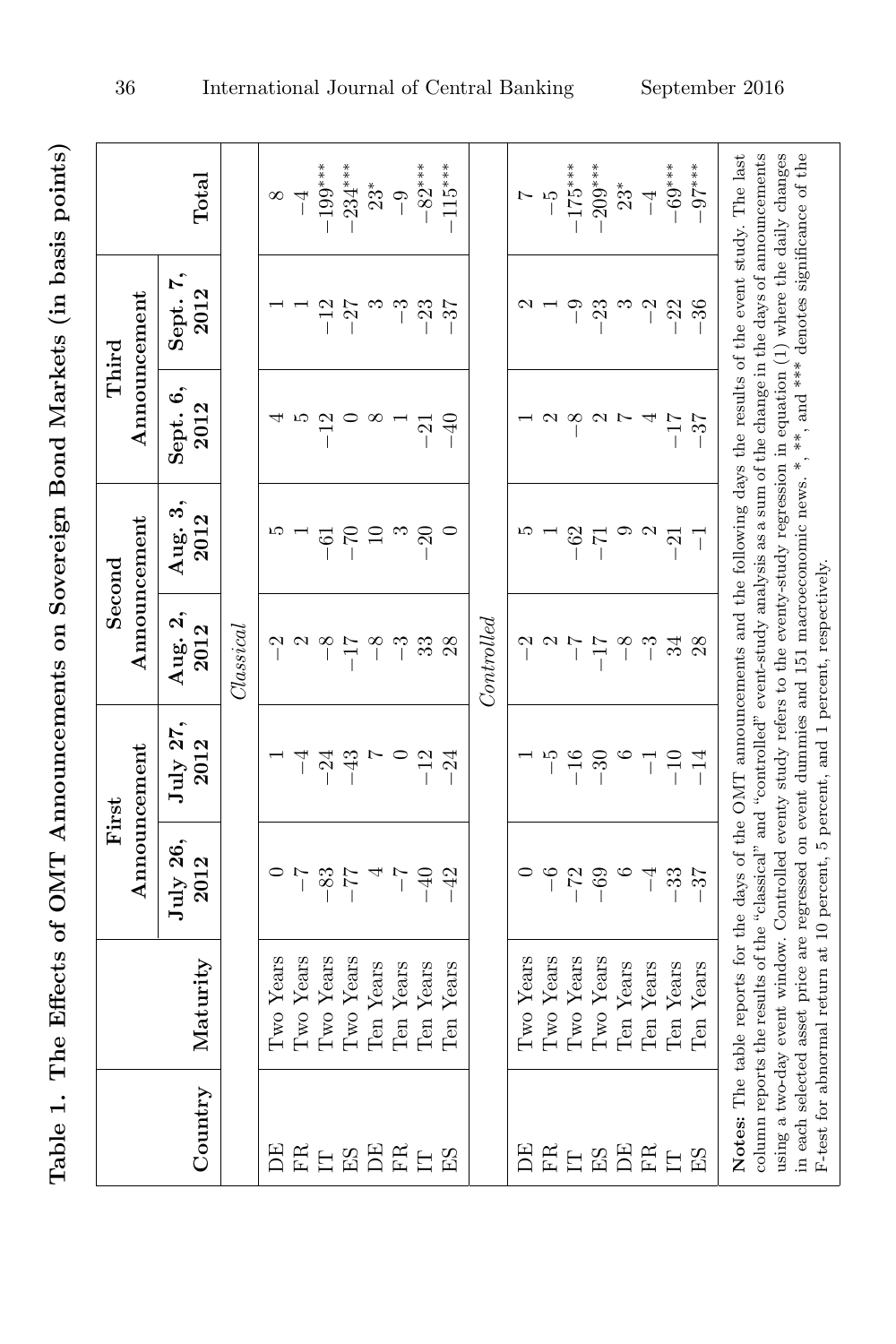To check whether the announcements of asset purchases may have had only a temporary impact on asset prices, we increase the size of the event window up to five consecutive days. Table 2 reports the cumulative changes in the two- and ten-year government bond yields as well as for the five-year sovereign credit default swap (CDS) as estimated with both classical and controlled event-study analysis. The results suggest that the impact of the announcements has been very persistent, with no signals of possible rebound in the following days.<sup>3</sup>

#### **3. The Macroeconomic Effects of the OMT Announcements**

The OMT announcements contributed to a *statistically* significant reduction in the spreads of long-term bond yields of Italy and Spain with their German counterparts, allowing a more even pass-through of the ECB accommodative monetary policy stance across euro-area countries. In this section, we provide an assessment of the economic significance of these effects on the yield-curve spreads, by turning to the evaluation of the likely macroeconomic effects of the OMT.

# 3.1 Data and Empirical Model

The analysis of the macroeconomic effects associated with the OMT announcements is based on a multi-country model of the macrofinancial linkages in France, Germany, Italy, and Spain. More in detail, for each country, six variables are included (real GDP, Harmonised Index of Consumer Prices (HICP), M3, retail credit, and government bond rates with the remaining maturity of two and ten years). The model also includes, as a measure of the common standard monetary policy actions, the euro-area overnight money-market rate (EONIA) and a measure of expected euro-area bond market volatility.<sup>4</sup> In order to allow for country heterogeneity, cross-country spillovers in the policy effects, and rich dynamics among countries/variables, all

<sup>3</sup>Appendix 2 reports the same results for other asset prices.

<sup>4</sup>Overall, the model includes twenty-six variables, available at the quarterly frequency in the sample 1999:Q1–2014:Q1. For more information on the data, see appendix 3.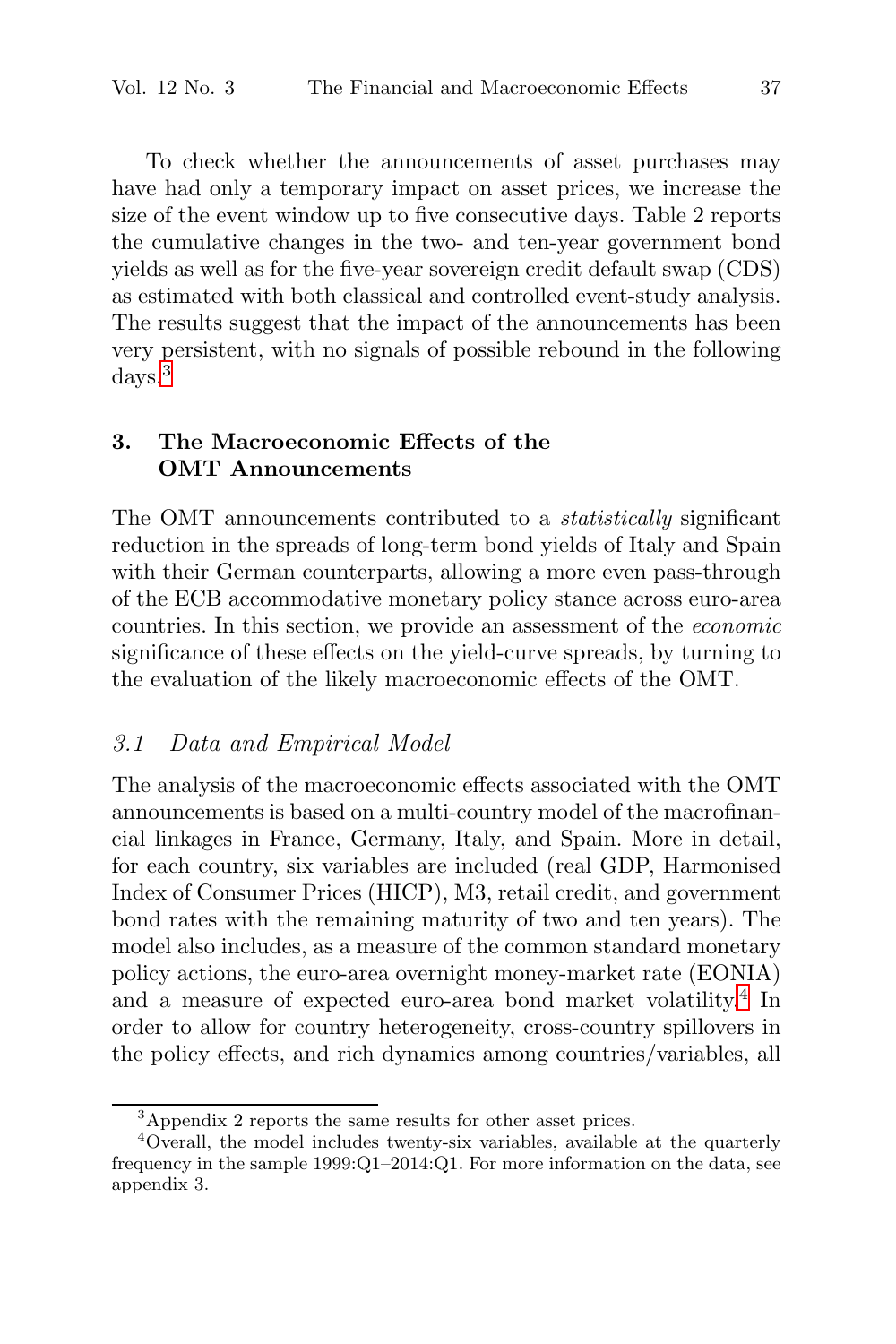|          |           |                           |           | Table 2. Asset Price Reactions (in Basis Points) and the Length of the Event Window                   |                          |                                                     |        |                 |                |                   |
|----------|-----------|---------------------------|-----------|-------------------------------------------------------------------------------------------------------|--------------------------|-----------------------------------------------------|--------|-----------------|----------------|-------------------|
|          |           |                           |           |                                                                                                       |                          | Size of Event Window                                |        |                 |                |                   |
|          |           | One Day                   |           | Two Days                                                                                              |                          | Three Days                                          |        | Four Days       |                | Five Days         |
| Variable | Classical |                           |           | Controlled Classical Controlled                                                                       |                          | Classical Controlled Classical Controlled Classical |        |                 |                | Controlled        |
|          |           |                           |           |                                                                                                       | Two-Year Government Bond |                                                     |        |                 |                |                   |
| Germany  |           | $\degree$                 | ∞         |                                                                                                       |                          |                                                     |        |                 |                | $\mathfrak{S}$    |
| France   | ī         | $^{-2}$                   | $\vec{a}$ | مّا                                                                                                   | $-8$                     | $\overline{\phantom{0}}$                            | $-8$   | $-12$           | $\overline{a}$ | $\overline{1}$    |
| Italy    | $-103$    | $-85$                     | $-199$    | 175                                                                                                   | $-190$                   | $-159$                                              | $-154$ | $-130$          | $-190$         | $-172$            |
| Spain    | $-94$     | $\mathbb{Z} \mathbb{Z} -$ | $-234$    | 209                                                                                                   | $-325$                   | $-296$                                              | $-286$ | $-267$          | $-291$         | $-278$            |
|          |           |                           |           |                                                                                                       | Ten-Year Government Bond |                                                     |        |                 |                |                   |
| Germany  |           |                           | 23        | 23                                                                                                    | 23                       | 24                                                  | 22     | 23              | 33             | 32                |
| France   | $-8$      | $\mathfrak{a}$            | $-9$      | $\overline{1}$                                                                                        | $^{-10}$                 | $\circ$                                             | $-20$  | $-\frac{57}{7}$ | $-101$         | $\frac{-11}{-86}$ |
| Italy    | $-27$     | $-10$                     | $-82$     | $-69$                                                                                                 | $-74$                    | $-53$                                               | $-80$  |                 |                |                   |
| Spain    | $-53$     | $-39$                     | $-115$    | $-97$                                                                                                 | $-158$                   | $-139$                                              | $-144$ | $-129$          | $-145$         | $-133$            |
|          |           |                           |           | Note: The table reports the results of the event-study analysis for different sizes of event windows. |                          |                                                     |        |                 |                |                   |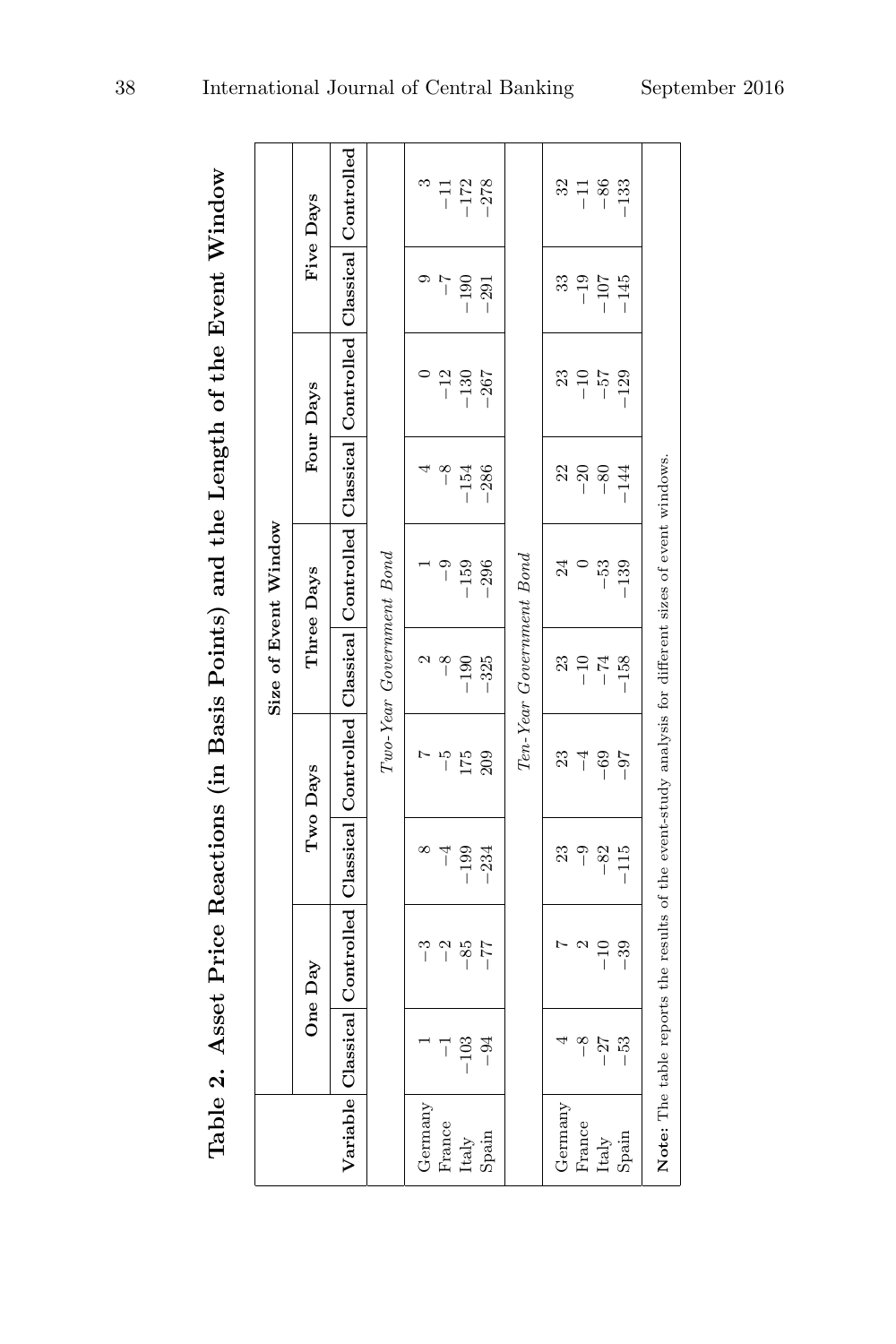possible interactions among variables/countries are left unrestricted by adopting a flexible vector autoregressive (VAR) specification in (log-)levels and with five lags. For the estimation of the VAR, we address the high-dimensional data problem (twenty-six variables, five lags) and use Bayesian shrinkage as suggested in De Mol, Giannone, and Reichlin (2008) and Banbura, Giannone, and Reichlin (2010). The latter show that if the data are collinear, as is the case for macroeconomic variables, the relevant sample information is not lost when overfitting is controlled for by shrinkage via the imposition of priors on the parameters of the model to be estimated. The hyperparameters controlling for the informativeness of the prior distributions are treated, as suggested in Giannone, Lenza, and Primiceri (2015), as random variables so that we also account for the uncertainty surrounding the prior setup in our evaluation. Appendix 3 at the end sketches the main features of the setup.

# 3.2 An Illustration of the VAR Dynamics: The Effects of a Standard Monetary Policy Tightening

As a preliminary step, in order to document the ability of our approach to capture the main dynamic interrelationships between the variables, we study the economic developments in the different countries triggered by a tightening of standard monetary policy. More specifically, we estimate the reaction of GDP, consumer prices, credit, M3, the yield curve, and of euro-area aggregate bond market volatility to an exogenous monetary policy shock.

In order to identify the monetary policy shock, we use a recursive identification scheme (see Christiano, Eichenbaum, and Evans 1999 for an extensive discussion and economic interpretation of this type of identification scheme). The overnight money-market rate (EONIA) is assumed to proxy for the monetary policy rate. Our central assumption is that it takes at least one month for a change in the common euro-area monetary policy rate to transmit to real GDP and consumer prices in the four countries under analysis. Credit, M3, and the yield curve in all countries and euro-area bond market volatility, instead, can be affected contemporaneously by the change in the policy rate. Figure 1 shows the dynamics of the policy rate in response to an exogenous tightening of monetary policy.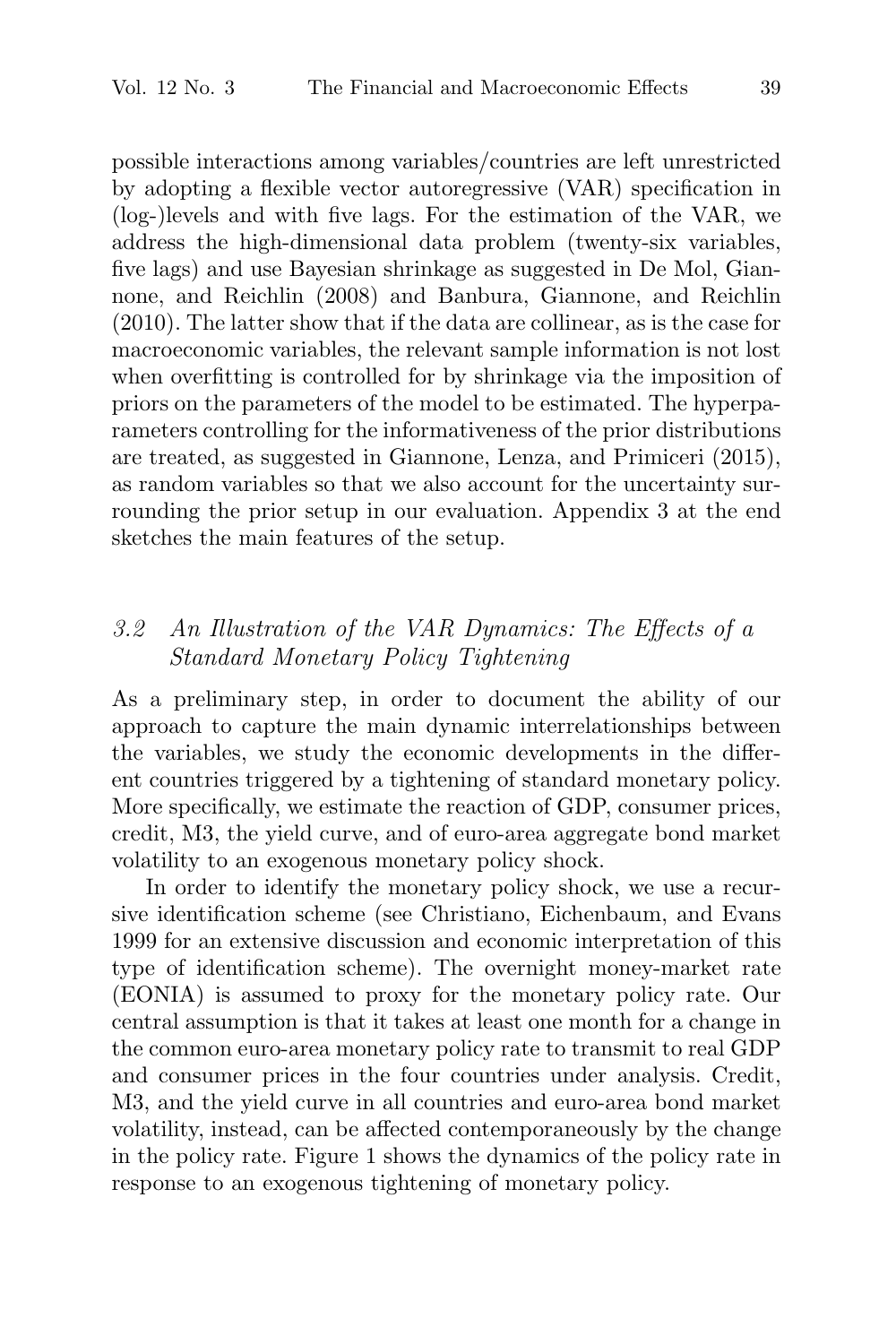#### **Figure 1. Response of the Euro-Area Policy Rate to a Monetary Policy Shock**



**Notes:** The figure reports the distribution of impulse responses of the EONIA levels, trimming the quantiles below the sixteenth and above the eighty-fourth. Vertical axis: percentage points. Horizontal axis: quarters after the shock. The black solid line represents the median of the posterior distribution.

On impact, the policy rate increases by about 16 basis points; it peaks one quarter after the shock and then gradually decreases. Figure 2 reports the reaction of the long-term interest rates (panels A and B) and a measure of euro-area bond market volatility (panel C) to the monetary policy tightening. We report the distribution of impulse responses for the euro area (computed, in panels A and B, as the GDP weighted average of the country responses) and the median of the individual country responses.

The bond rates increase on impact and then tend to quickly revert to pre-tightening levels. These results imply that a 1 percent increase in the EONIA rate leads, on impact, to an increase of about 40 and 30 basis points in the two- and ten-year bond yields, respectively. The results are broadly in line with previous studies on the effects of a federal funds rate shock on long-term bond yields. Kuttner (2001), for example, found similar values for the response of the two- and ten-year bond yields: an increase of 61 and 32 basis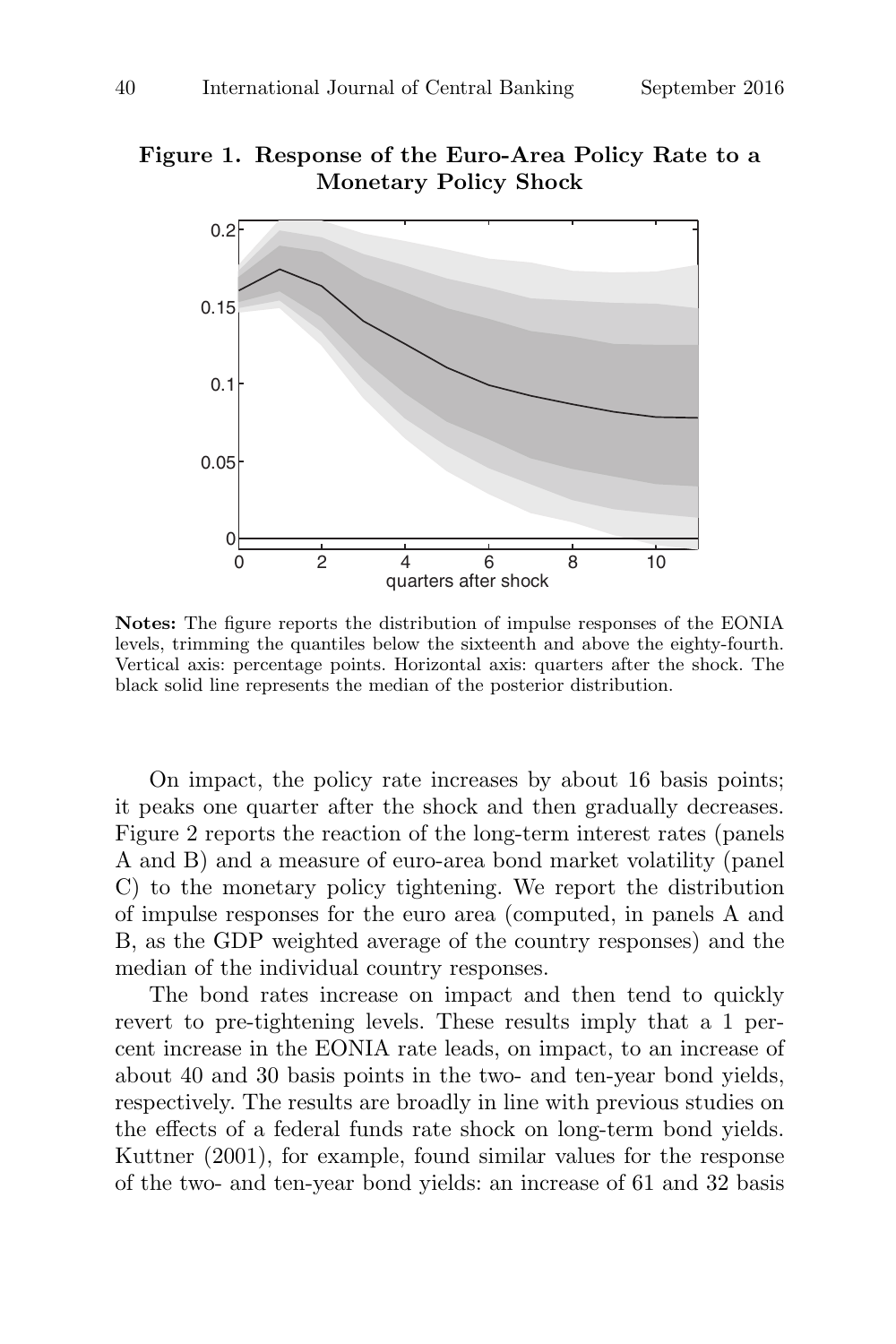# **Figure 2. Response of the Yield Curve and Bond Market Volatility to a Monetary Policy Shock**



**Notes:** The figure reports the distribution of impulse responses of the levels of the variables in the euro area (GDP weighted average of the four countries in panels A and B), trimming the quantiles below the sixteenth and above the eighty-fourth. The four lines in panels A and B refer to the median responses in each of the four countries. Vertical axis: percentage points. Horizontal axis: quarters after the shock.

points, respectively, for a 1-percentage-point rise in the federal funds rate. Cochrane and Piazzesi (2002) found a larger reaction to the federal funds target: a 1 percent unexpected target change affects ten-year Treasury yields by 52 bps. Remarkably, the response of the yield curve to a tightening in the stance of standard euro-area-wide monetary policy is quite homogenous across countries. Hence, standard monetary policy tools may not be able to address the issue of heterogeneous yield-curve developments that arose during the euroarea sovereign crisis. Standard monetary policy also does not seem to be able to significantly affect euro-area bond market volatility.

Figure 3 reports the responses of the other variables in the model, expressed in log-levels: GDP (panel A), the GDP deflator (panel B), loans (to firms and households, panel C), and M3 (panel D).

Again, the shaded area represents the distribution of impulse responses in the euro area (computed as the GDP weighted average of the country responses), while the four lines represent, respectively, the median responses in the four countries.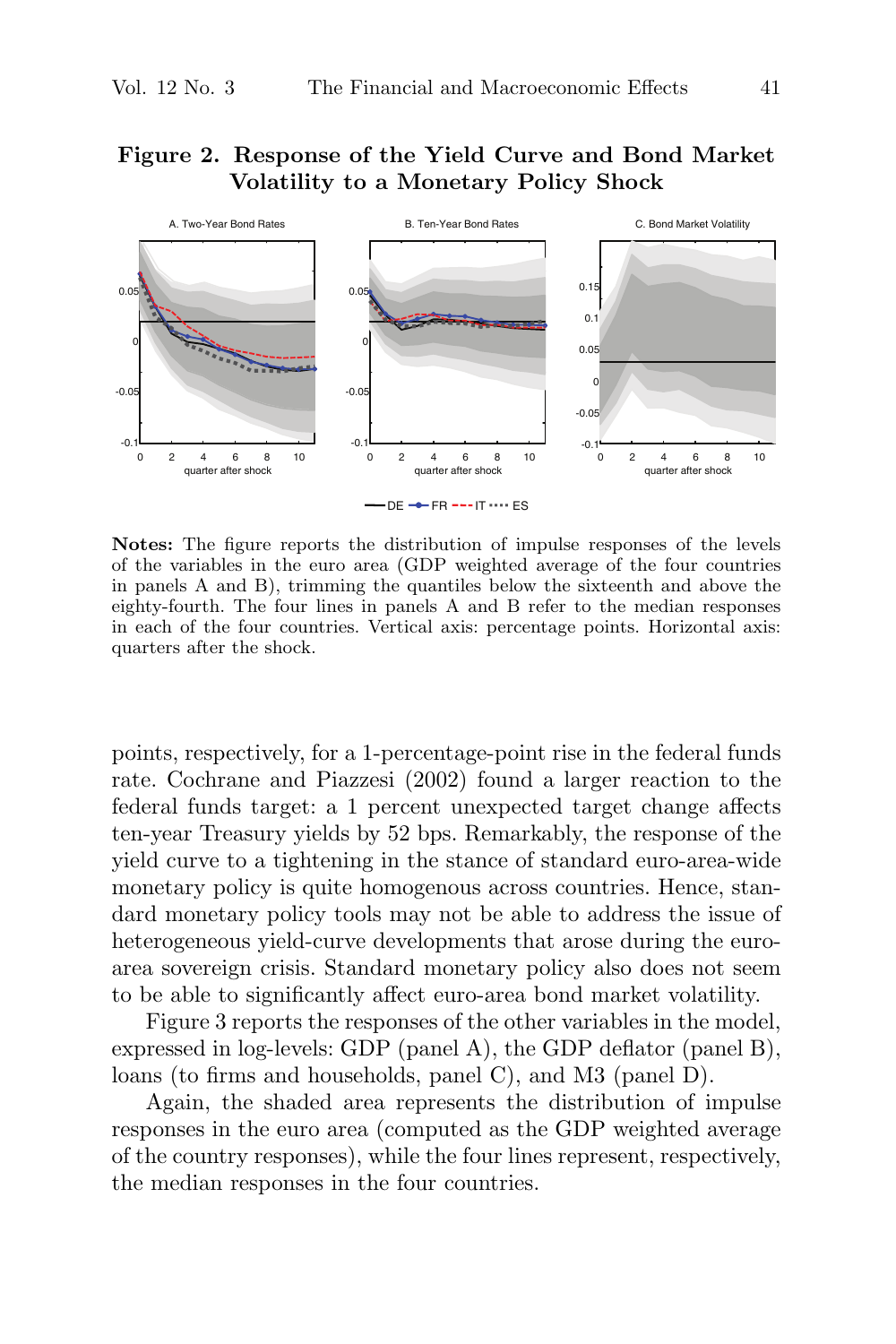

# **Figure 3. Response of Macroeconomic Variables to a Monetary Policy Shock**

**Notes:** The figure reports the distribution of impulse responses of the log-levels of the variables in the euro area (GDP weighted average of the four countries, in all panels), trimming the quantiles below the sixteenth and above the eightyfourth. The four lines in all panels refer to the median responses in each of the four countries. Vertical axis: percentage points. Horizontal axis: quarters after the shock.

As expected, real GDP decreases in all countries in response to a tightening of the ECB monetary policy. Real GDP reaches its trough after about two years in all countries, with similar path and size of the reaction across countries. Consumer prices exhibit more cross-country heterogeneity, dropping in Italy, Spain, and France, while German prices are unaffected by the monetary policy tightening. Credit markets exhibit a more relevant extent of cross-country heterogeneity compared with real activity and prices. For example, Spain exhibits the most substantial drop in credit, while in Germany,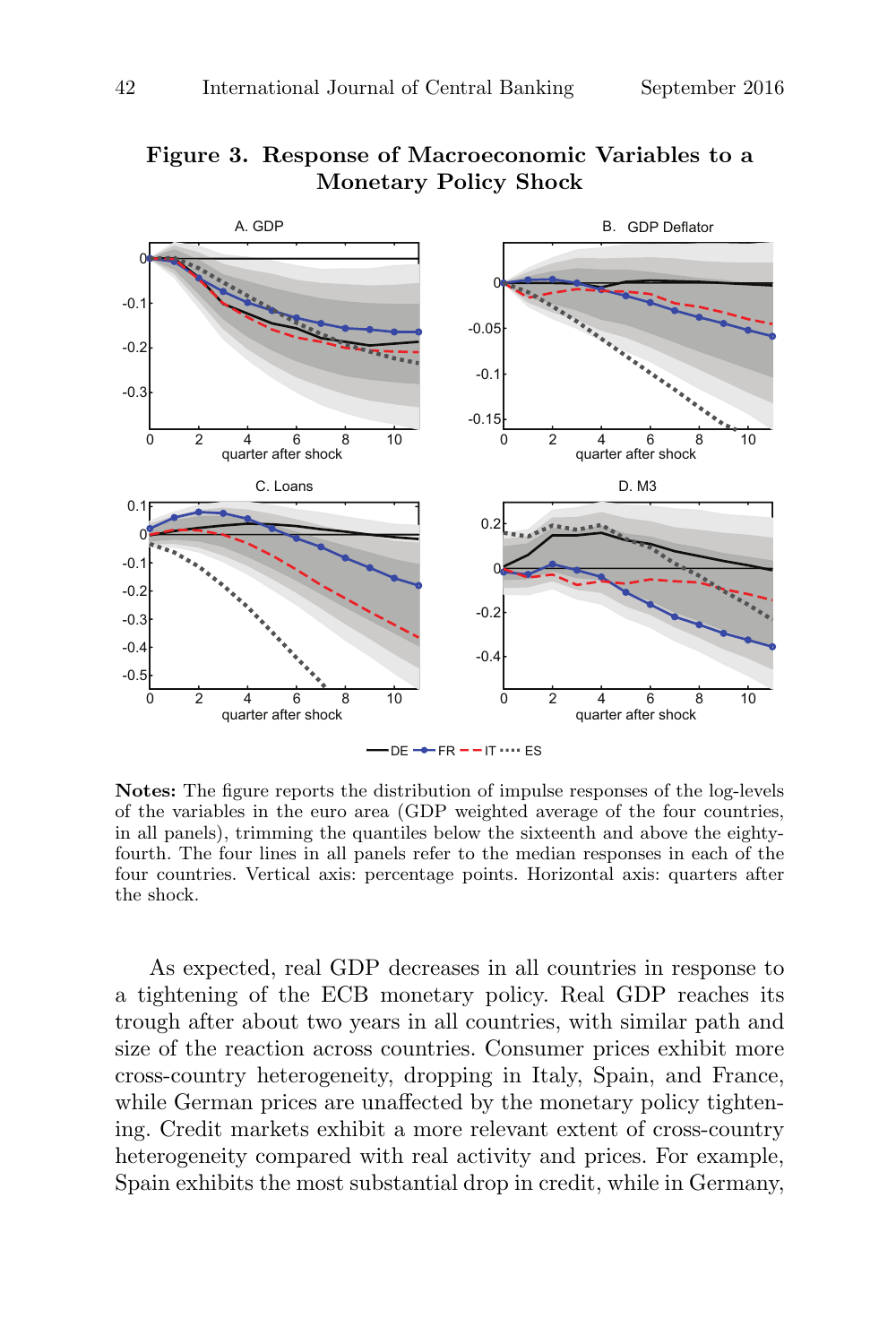Italy, and France loans initially increase (implying that aggregate loans also increase) before starting to drop after about one year (see den Haan, Sumner, and Yamashiro 2007 and Giannone, Lenza, and Reichlin 2012 for a similar result in the United States and the euro area, and possible interpretations).

Finally, M3, on impact, increases on average across countries. This apparent "lack of liquidity effect" is not surprising, and it is explained by the fact that M3 dynamics are dominated by those of short-term monetary assets (time deposits, marketable instruments) whose return is very sensitive to the policy rate. Hence, a tightening makes these assets more attractive than alternative investment options (see Giannone, Lenza, and Reichlin 2012 for an extensive discussion of this fact).

#### 3.3 The Evaluation of the OMT Effects

The evaluation of OMT effects is made by comparing two scenarios, defined as the no-OMT and the OMT scenarios.<sup>5</sup> The counterfactual analysis is performed starting from 2012:Q3 (i.e., when the OMT has been announced) with a projection horizon of three years, and is constructed as follows. The model is estimated over the sample 1999:Q1– 2012:Q3. The no-OMT scenario is simply given by the unconditional forecast of the VAR model for the following three years. The OMT scenario, instead, has the features summarized in table 3.

In particular, *relative to the no-OMT scenario paths*, the OMT announcements are assumed to decrease the two-year bond rates in Italy and Spain over the entire three-year projection horizon (by 1.75 and 2.09 percent in Italy and Spain, respectively, as estimated in the "controlled" event study). The two-year bond rates in France and Germany are left unchanged (i.e., equal to no-OMT values).

In order to further isolate the change in bond rates as mostly related to the OMT announcements, two further assumptions are also made. First, macroeconomic variables in all countries (real activity and prices) are not allowed to change at the time of the "OMT shock" compared with the no-OMT scenario (though they

<sup>5</sup>Lenza, Pill, and Reichlin (2010), Giannone et al. (2012), and Kapetanios et al. (2012) apply a similar methodology for the study of the effects of the ECB liquidity policy and the quantitative easing policy in the United Kingdom.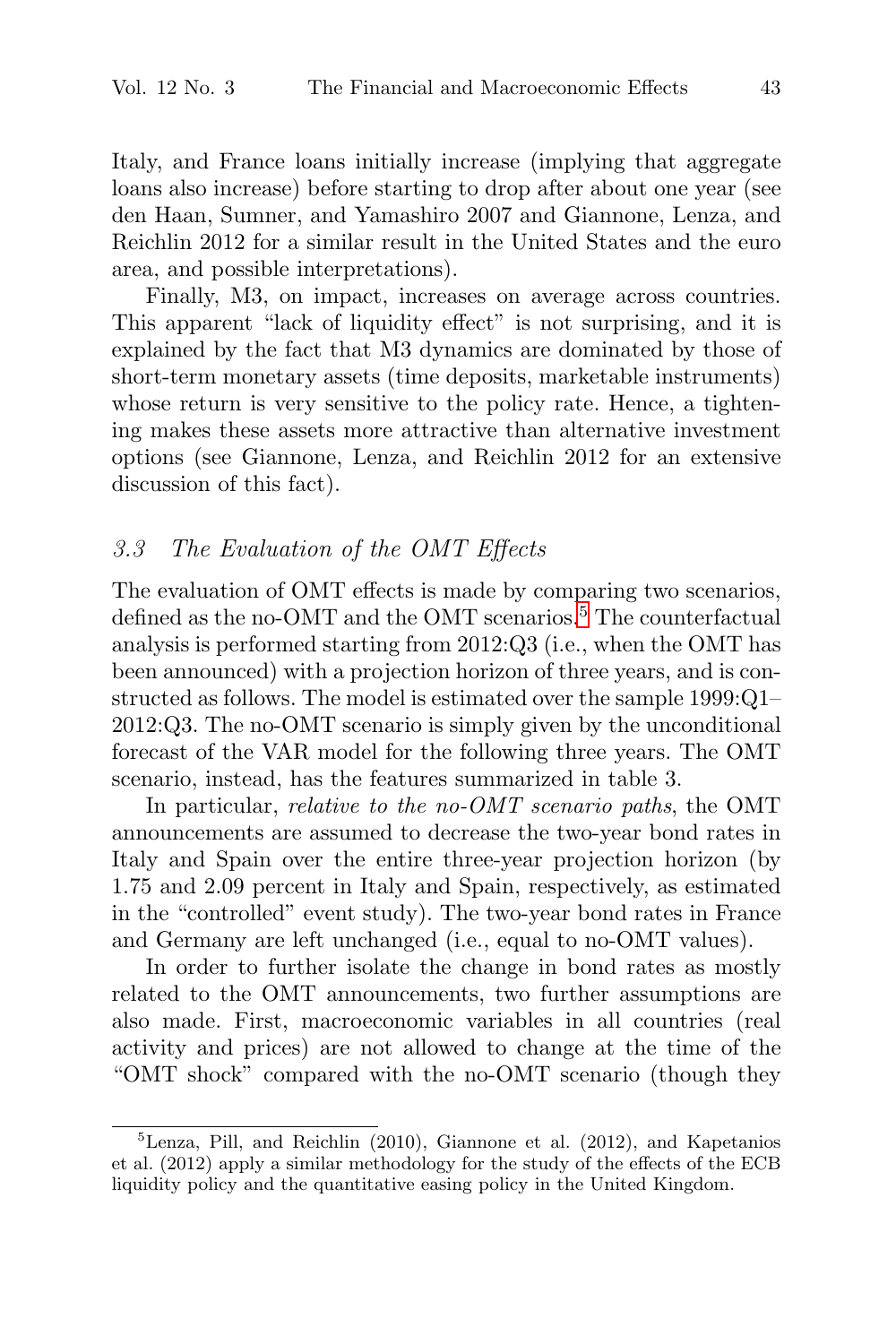#### **Table 3. Assumption for the OMT and the No-OMT Scenarios**

| Assumption A: Shift in the Path of Bond Yields                         |
|------------------------------------------------------------------------|
| Italy and Spain: Two-year bond rates decrease over the entire          |
| three-year projection horizon (by 1.75 and 2.09 percent in Italy       |
| and Spain, respectively).                                              |
| Germany and France: Impose the same path between OMT and               |
| non-OMT scenario.                                                      |
| Assumption B: OMT Only Driver of Changes in Yields                     |
| Real activity and prices in all countries are not allowed to change at |
| the time of the OMT announcement (GDP and price changes are            |
| set to zero on impact).                                                |
|                                                                        |

**Assumption C: Path of Monetary Policy** Impose the same path between OMT and non-OMT scenario.

**Notes:** The table reports the assumptions used in the conditional forecasting exercise to retrieve the OMT and no-OMT scenarios. The length of the projection horizon used in the analysis is three years.

are allowed to change subsequently). Second, in order to exclude that the differences between the OMT and no-OMT scenarios are related to different paths of standard monetary policy (characterized by the path of the short-term interest rate), we assume that the latter is the same in both scenarios.

Our measure of the effects associated with the OMT announcements is given by the difference of the path for the variables in the OMT and the no-OMT scenarios. Notice that, given that results are computed in terms of deviations in the OMT from the no-OMT scenarios in a linear VAR model, this assessment is independent of the path assumed for the no-OMT scenario.<sup>6</sup> Table 4 reports, for the country/variables pairs (columns 1 and 2) both (i) the median

<sup>&</sup>lt;sup>6</sup>In order to assess the reaction of the variables in the scenarios, the Kalmanfilter-based algorithm described in Banbura, Giannone, and Lenza (2015) is adopted. The algorithm extracts the most likely combination of shocks that, given past regularities, could have generated the scenario paths. All the scenarios assume that the structure of the economy (reflected in the estimated coefficients) and the nature and the relative importance of different shocks (reflected in the estimated covariance matrix of the shocks) remain the same as in the estimation sample.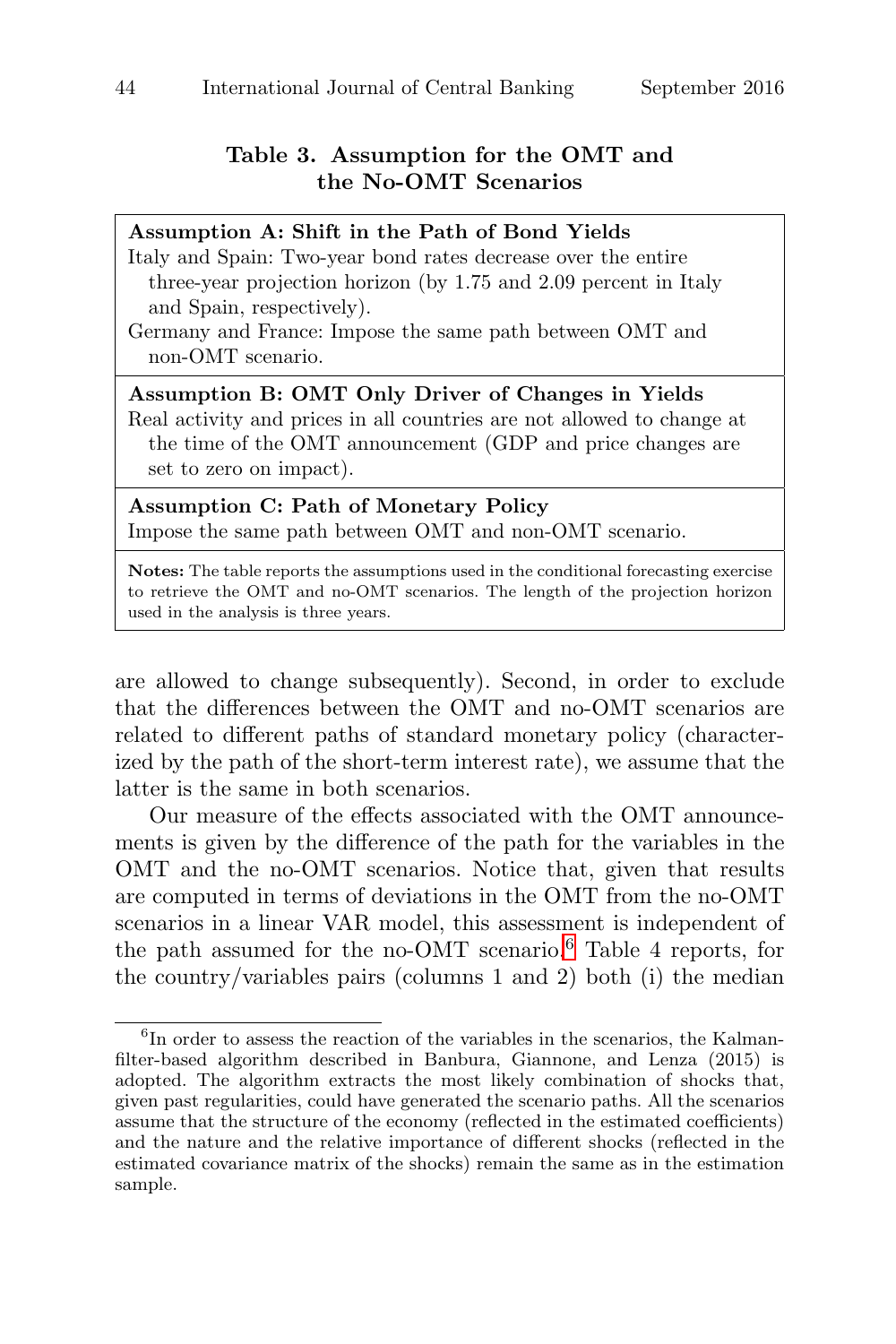|         | <b>Variables</b> | Effect | Probability of<br><b>Positive Effect</b> |
|---------|------------------|--------|------------------------------------------|
| Germany | GDP              | 0.34   | 0.60                                     |
|         | Price            | 0.28   | 0.67                                     |
|         | Loans            | 1.08   | 0.90                                     |
| France  | GDP              | 0.46   | 0.64                                     |
|         | Price            | 0.28   | 0.68                                     |
|         | Loans            | 1.38   | 0.22                                     |
| Italy   | GDP              | 1.50   | 0.81                                     |
|         | Price            | 1.21   | 0.86                                     |
|         | Loans            | 3.58   | 0.82                                     |
| Spain   | GDP              | 2.01   | 0.80                                     |
|         | Price            | 0.74   | 0.65                                     |
|         | Loans            | 2.31   | 0.75                                     |

# **Table 4. The Macroeconomic Effects Associated with the OMT Announcements**

**Notes:** The table reports the effects associated with the OMT announcements in terms of percentage deviations in the OMT scenario relative to the no-OMT secnario at the end of the three-year projection horizon. The last column reports the probability that the effects are positive.

results (column 3) and (ii) the probability (column 4) that the effects are positive, both evaluated three years after the announcement.

The general outcome of the analysis is that the OMT announcements are very likely to be associated with positive and quite sizable effects on real activity, loans, and consumer prices in Italy and Spain. The size of the effects of GDP and prices is broadly in line with those estimated for the quantitative easing policies in the United States and the United Kingdom.<sup>7</sup> The evidence reported in table 3 points

<sup>7</sup>The elasticity implied in the estimates of the macroeconomic effects of the OMT announcements for Italy and Spain lie broadly in the middle of the range of estimates of the effects of LSAP policies in the United States and QE in the United Kingdom. For the United States, Chen, Cúrdia, and Ferrero (2012) provide the lower boundary, while Chung et al. (2012) and Baumeister and Benati (2013) provide the upper boundary. For the United Kingdom, Kapetanios et al. (2012) find that a permanent decrease in the term spread by 100 basis points would imply an increase in the level of GDP which ranges between 0.7 and 2.7 percent.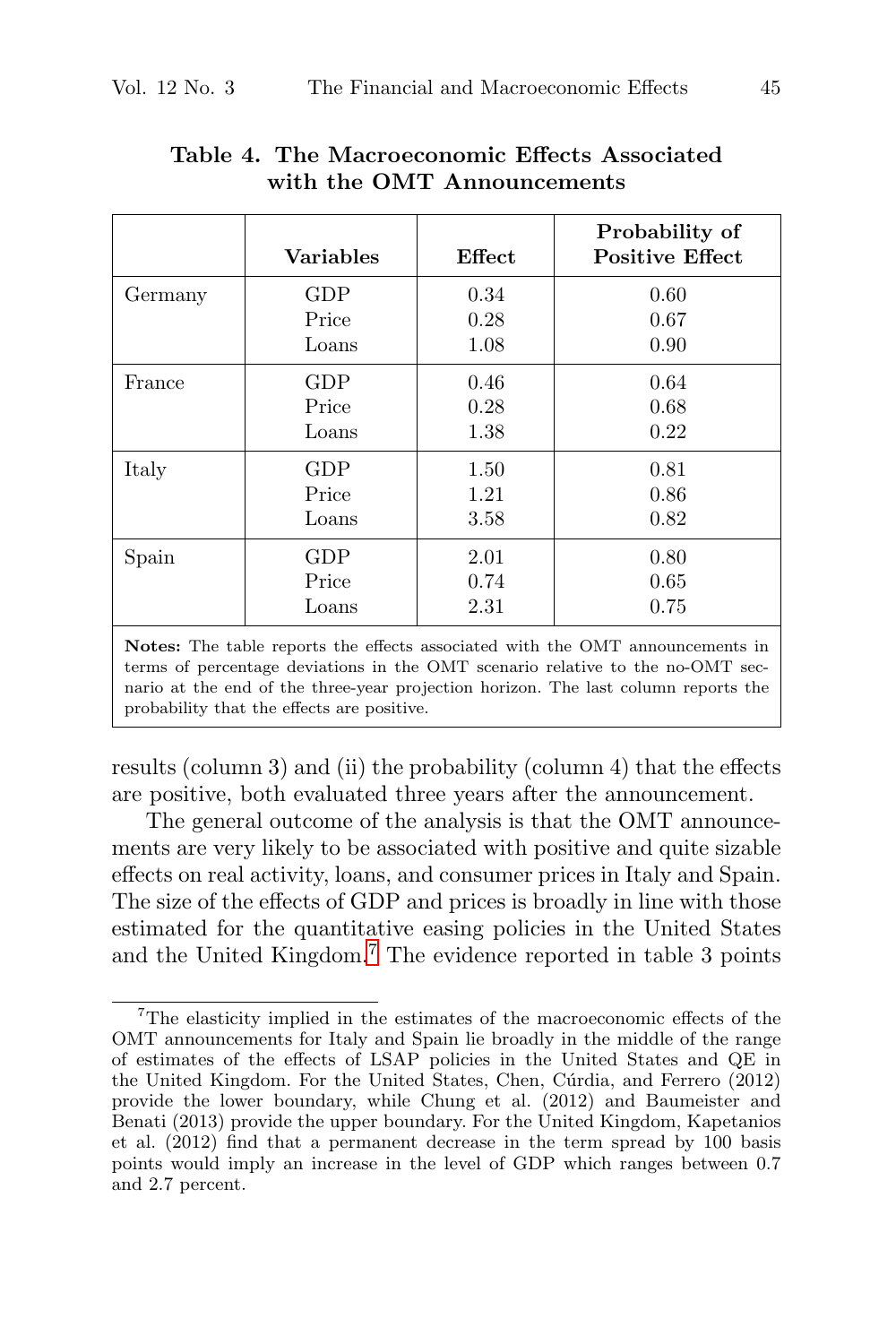# **Figure 4. The Effects on Bond Market Volatility Associated with the OMT Announcements**



**Notes:** The figure reports the distribution of the responses of bond market volatility (trimming the quantiles lower than the fifth and higher than the ninety-fifth). The black solid line represents the median of the posterior distribution. Vertical axis: percentage points. Horizontal axis: quarters after the shock.

to moderate (positive) spillovers on the real activity in France, and even smaller in Germany.

Figure 4 provides some additional evidence on the effects of the OMT announcements on bond market volatility. The OMT announcements are shown to reduce expected bond market volatility, a measure of uncertainty in the euro-area bond market, by about 1.5 percentage points. Given the definition of the volatility index, the latter result implies a reduction of 35 basis points in the standard deviation of following-month expected euro-area bond rates. This result is in contrast with the insignificant response of bond market volatility found for the effects of standard monetary policy.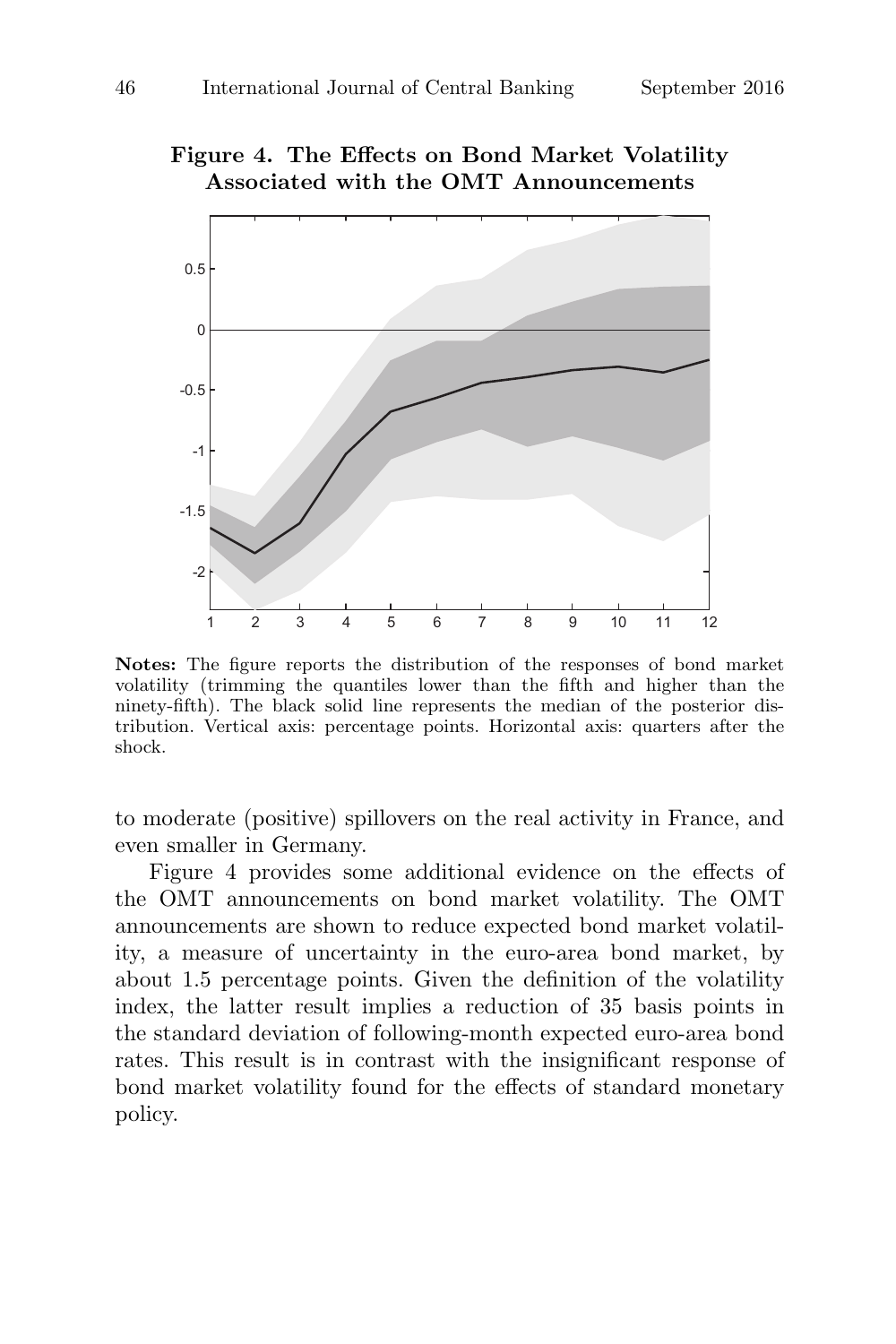#### **4. Conclusions**

The announcements that the Eurosystem might engage (under specific conditions) in outright monetary transactions had a sizable impact on financial markets in a period where monetary policy transmission was particularly impaired because of high redenomination risks perceived by market participants. We have found that such announcements have led to a decrease by about 200 basis points in the two-year government bond rates in Italy and Spain, while leaving German and French yields of bonds of comparable maturities largely unaffected.

Evaluating the impact on the real economy of the financial market effects through the lens of a multi-country BVAR model for the largest euro-area countries, we found that the announcements have statistically significant and economically relevant effects on credit and, in general, on economic growth in Italy and Spain with some relatively limited spillovers in France and Germany.

Over the last months, declining levels of interest rate on sovereign bonds, improving financial market conditions, and a decreasing dependency of the euro-area banking system on Eurosystem refinancing have signaled the gradual return to a phase of a normalization in the euro-area financial markets. Our findings attribute part of these improvements to the announcements of the OMT program.

#### **Appendix 1. Event-Study Analysis, List of Macroeconomic Releases**

Table 5 reports the entire set of macroeconomic variables used in the high-frequency analysis to identify the effect of the OMT announcements on the government bond yield in Germany, France, Italy, and Spain.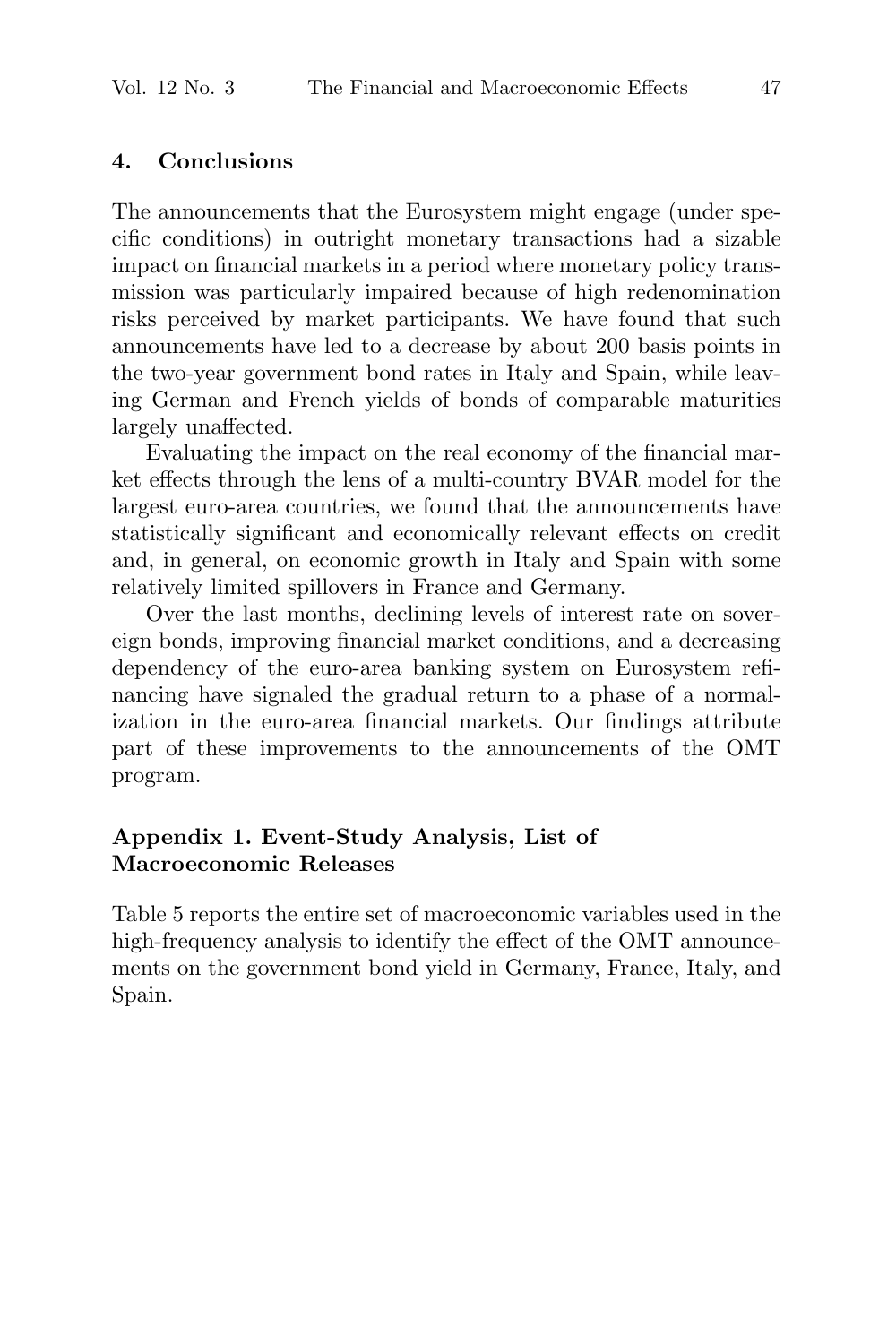Table 5. Macroeconomic Variables included in the Analysis **Table 5. Macroeconomic Variables included in the Analysis**

| Euro Area                                                                                                                                                                                                                                                                                                                                                                                                                                                                                                                                                                                                                                                                                                                               | France                                                                                                                                                                                                                                                                                                                                                                                                                                                                                                                                                                                                                                                                                                                                                                             | Germany                                                                                                                                                                                                                                                                                                                                                                                                                                                                                                                                                                                                                                                                                                                                                      | Italy                                                                                                                                                                                                                                                                                                                                                                                                                                                                                                                                                                                                                                                                                                                                                                                          | Spain                                                                                                                                                                                                                                                                                                                                                                                                                                               |
|-----------------------------------------------------------------------------------------------------------------------------------------------------------------------------------------------------------------------------------------------------------------------------------------------------------------------------------------------------------------------------------------------------------------------------------------------------------------------------------------------------------------------------------------------------------------------------------------------------------------------------------------------------------------------------------------------------------------------------------------|------------------------------------------------------------------------------------------------------------------------------------------------------------------------------------------------------------------------------------------------------------------------------------------------------------------------------------------------------------------------------------------------------------------------------------------------------------------------------------------------------------------------------------------------------------------------------------------------------------------------------------------------------------------------------------------------------------------------------------------------------------------------------------|--------------------------------------------------------------------------------------------------------------------------------------------------------------------------------------------------------------------------------------------------------------------------------------------------------------------------------------------------------------------------------------------------------------------------------------------------------------------------------------------------------------------------------------------------------------------------------------------------------------------------------------------------------------------------------------------------------------------------------------------------------------|------------------------------------------------------------------------------------------------------------------------------------------------------------------------------------------------------------------------------------------------------------------------------------------------------------------------------------------------------------------------------------------------------------------------------------------------------------------------------------------------------------------------------------------------------------------------------------------------------------------------------------------------------------------------------------------------------------------------------------------------------------------------------------------------|-----------------------------------------------------------------------------------------------------------------------------------------------------------------------------------------------------------------------------------------------------------------------------------------------------------------------------------------------------------------------------------------------------------------------------------------------------|
| ZEW Survey (Econ. Sent.)<br>Ind. New Ord. NSA (YoY)<br>Ind. New Ord. SA (MoM)<br>Govt. Debt/GDP Ratio<br>Household Cons. (QoQ)<br>Gross Fix Cap. (QoQ)<br>Business Climate Ind.<br>Govt. Expend. (QoQ)<br>Ind. Prod. wda (YoY)<br>Current Account nsa<br>Ind. Prod. sa (MoM)<br>CPI Estimate (YoY)<br>Current Account SA<br><b>ECB</b> Interest Rates<br>Labor Costs (YoY)<br>M3 s.a. 3 mth ave.<br>$CPI - Core (YoY)$<br>Ret. Sales (MoM)<br>Trade Balance sa<br>Ret. Sales (YoY)<br>Consumer Conf.<br>PMI Composite<br>GDP s.a. (YoY)<br>Economic Conf.<br>$GDP$ s.a $(Q_0Q)$<br>Trade Balance<br>Services Conf.<br>Unempl. Rate<br>$M3$ s.a. $(YoY)$<br>Indust. Conf.<br><b>PMI</b> Services<br>PMI Manuf.<br>PPI (MoM)<br>PPI (YoY) | Consumer Confidence Indicator<br>Housing Starts 3M YoY% Chg.<br>Bank of France Bus. Sentiment<br>Housing Perm. 3M YoY% Chg.<br>Business Confidence Indicator<br>Central Govt. Balance (Euros)<br>Mainland Unemp. Chg. (000s)<br>Own-Company Prod. Outlook<br>Production Outlook Indicator<br>ILO Mainland Unempl. Rate<br>Consumer Spending (MoM)<br>Consumer Spending (YoY)<br>Non-Farm Payrolls (QoQ)<br>ILO Unemployment Rate<br>CPI Ex. Tobacco Index<br>Trade Balance (Euros)<br>Manuf. Prod. (MoM)<br>Manuf. Prod. (YoY)<br>PMI Manufacturing<br>France Retail PMI<br>Ind. Prod. (MoM)<br>Ind. Prod. (YoY)<br>Total Jobseekers<br>Imports $(Q_0Q)$<br>PMI Services<br>Wages (QoQ)<br>GDP(QoQ)<br>CPI (MoM)<br>GDP (YoY)<br>PPI (MoM)<br>CPI (YoY)<br>PPI (YoY)<br>CPI<br>CPI | Import Price Index (MoM)<br>Ind. Prod. YoY (nsa wda)<br>Import Price Index (YoY)<br>Factory Orders YoY (nsa)<br>Factory Orders MoM (sa)<br>Construction Investment<br>Current Account (Euro)<br>$IFO - Business$ Climate<br>GfK Cons. Conf. Survey<br>Producer Prices (MoM)<br>Government Spending<br>Producer Prices (YoY)<br>Private Consumption<br>Ind. Prod. MoM (sa)<br>Unempl. Chg. (000s)<br>PMI Manufacturing<br>Budget (% of GDP)<br>Capital Investment<br>Unempl. Rate (s.a.)<br>Exports SA (MoM)<br>Imports SA (MoM)<br>Retail Sales (MoM)<br>Retail Sales (YoY)<br>Domestic Demand<br>Ind. Prod. (YoY)<br>GDP wda (YoY)<br>$GDP$ s.a. $(Q_0Q)$<br>GDP nsa (YoY)<br>Trade Balance<br>PMI Services<br>CPI (MoM)<br>CPI (YoY)<br>Exports<br>Imports | Budget Balance (Year-to-Date)<br>Trade Balance Non-Eu (Euros)<br>CPI (NIC incl. tobacco, MoM)<br>Trade Balance (Total) (Euros)<br>Industrial Orders n.s.a. (YoY)<br>CPI (NIC incl. tobacco, YoY)<br>Industrial Orders s.a. (MoM)<br>Trade Balance Eu (Euros)<br>Retailers' Confid. General<br>Consumer Conf. Ind. sa<br>Retail Sales s.a. (MoM)<br>Ind. Sales n.s.a. (YoY)<br>Government Spending<br>Ind. Prod. wda (YoY)<br>Hourly Wages (MoM)<br>Ind. Sales s.a. (MoM)<br>Private Consumption<br>Ind. Prod. nsa (YoY)<br>Ind. Prod. sa (MoM)<br>Hourly Wages (YoY)<br>Business Confidence<br>PMI Manufacturing<br>Unempl. Rate (s.a.)<br>Unempl. Rate (SA)<br>Retail Sales (YoY)<br>Total Investments<br>Deficit to GDP<br>Unempl. Rate<br>PMI Services<br>PPI (MoM)<br>PPI (YoY)<br>Imports | Trade Balance (Mln. Euros)<br>GDP (Constant SA) (QoQ)<br>Adj. Real Ret. Sales (YoY)<br>GDP (Constant SA) (YoY)<br>Unempl. MoM Net (000s)<br>CPI (Core Index) (MoM)<br>House Price Index (QoQ)<br>Ind. Output WDA (YoY)<br>House Price Index (YoY)<br>CPI (EU Harm.) (MoM)<br>CPI (Core Index (YoY)<br>CPI (EU Harm.) (YoY)<br>Unemp. Rate (Survey)<br>Real Ret. Sales (YoY)<br>Cons. Confidence<br>PPI (MoM)<br>CPI (MoM)<br>CPI (YoY)<br>PPI (YoY) |
|                                                                                                                                                                                                                                                                                                                                                                                                                                                                                                                                                                                                                                                                                                                                         | Note: The table reports the macroeconomic variables used in the high-frequency analysis.                                                                                                                                                                                                                                                                                                                                                                                                                                                                                                                                                                                                                                                                                           |                                                                                                                                                                                                                                                                                                                                                                                                                                                                                                                                                                                                                                                                                                                                                              |                                                                                                                                                                                                                                                                                                                                                                                                                                                                                                                                                                                                                                                                                                                                                                                                |                                                                                                                                                                                                                                                                                                                                                                                                                                                     |

48 International Journal of Central Banking September 2016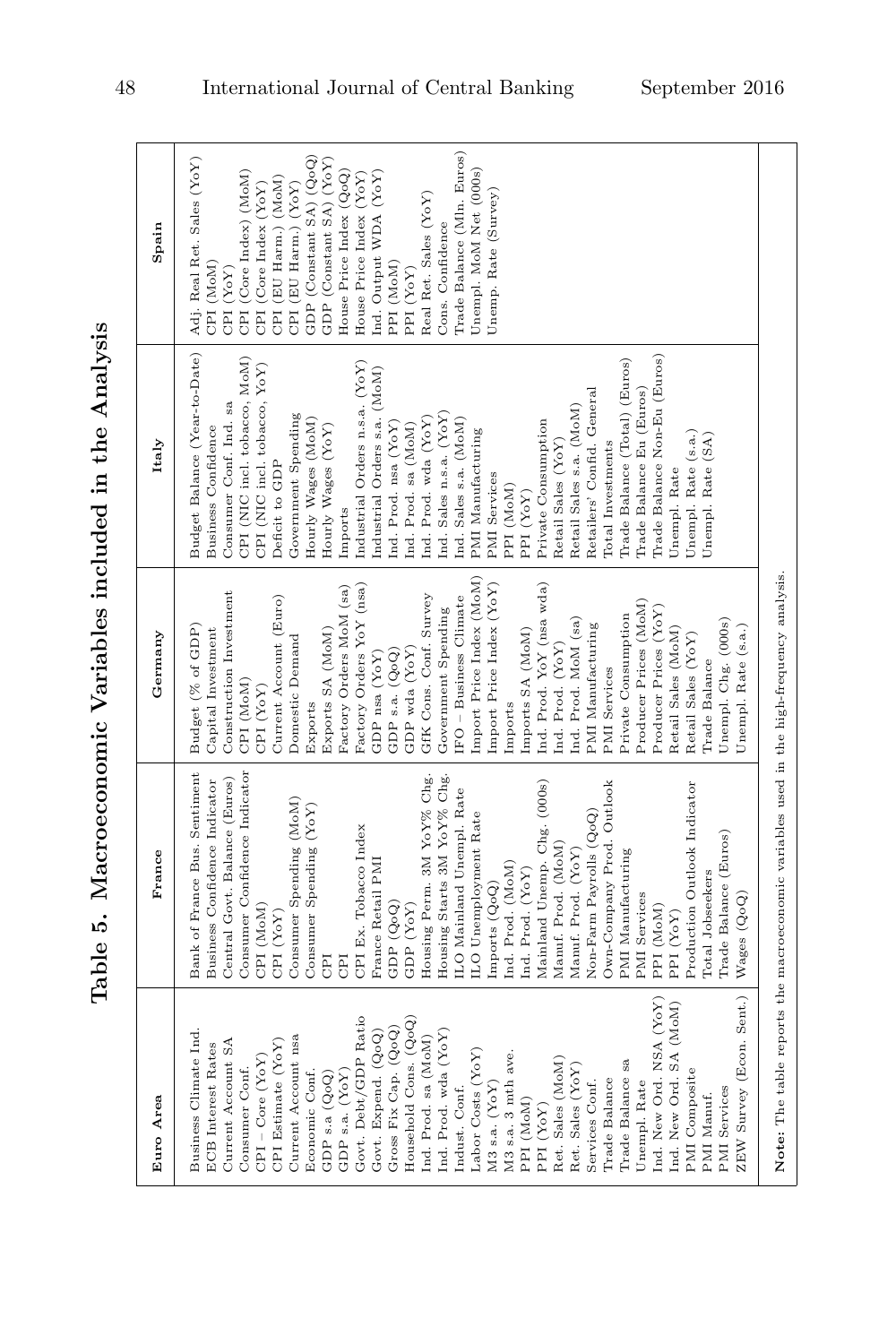

**Figure 5. Two-Year Bond Rate: Daily Frequency**

**Notes:** The figure reports the interest rates on the two-year government bond in Germany (DE), France (FR), Italy (IT), and Spain (ES) during the sample period of the event-study analysis, i.e., from May 2012 to September 2013. Vertical gridlines indicate the OMT announcement days, i.e., July 26, August 2, and September 6, 2012.

#### **Appendix 2. Daily and Intradaily Effects of the Announcements**

Figure 5 reports the interest rates on the two-year government bond in Germany (DE), France (FR), Italy (IT), and Spain (ES) during the sample period of the event-study analysis, i.e., from May 2012 to September 2013. Vertical gridlines indicate the announcement days.

Changing the size of the event window might be interpreted as a test for possible reversal and lagged effects. In line with the results presented in table 2, the estimated reaction of five-year sovereign CDS in the four selected economies, and the euro-area bond market volatility and stock market volatility to the OMT announcements, are not influenced by the length of the event window (see table 6).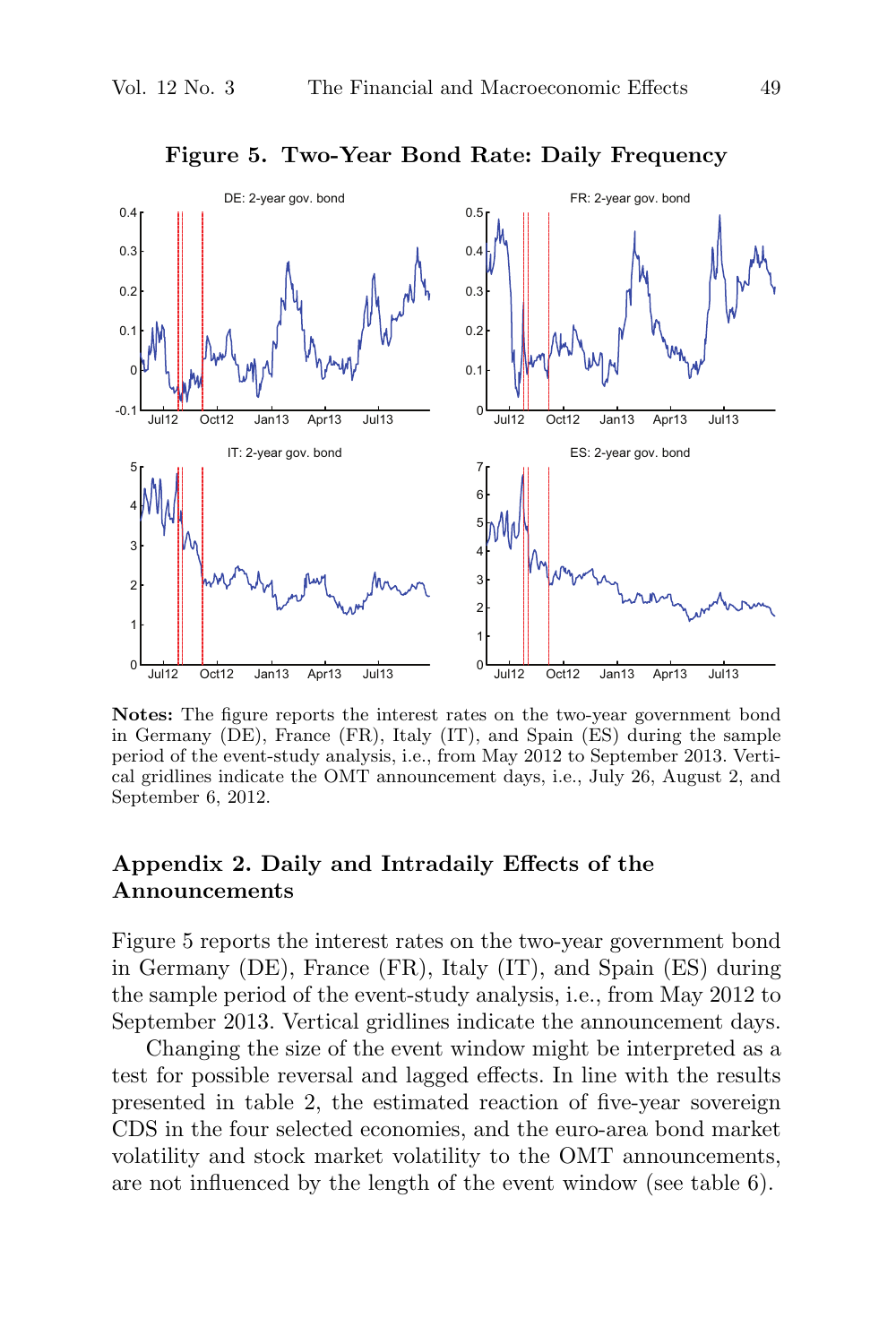Table 6. Asset Price Reactions (in Basis Points) and the Length of the Event Window

|                               |               |                                                                                                          |                |          |               | Size of Event Window |        |                  |                  |           |
|-------------------------------|---------------|----------------------------------------------------------------------------------------------------------|----------------|----------|---------------|----------------------|--------|------------------|------------------|-----------|
|                               |               | One Day                                                                                                  |                | Two Days |               | Three Days           |        | Four Days        |                  | Five Days |
| Variable                      |               | Classical Controlled Classical Controlled Classical Controlled Classical Controlled Classical Controlled |                |          |               |                      |        |                  |                  |           |
|                               |               |                                                                                                          |                |          | Five-Year CDS |                      |        |                  |                  |           |
| Germany                       | ှိ            | 7                                                                                                        |                | $-13$    | $-21$         | $-19$                | $-20$  | $^{-21}$         | $-23$            | $-24$     |
| France                        | $\frac{1}{2}$ | $\frac{5}{1}$                                                                                            | $-16$<br>$-35$ | $-32$    | $-41$         | $-36$                | $-43$  | $-41$            | $-51$            | $-50$     |
| Italy                         | $-41$         | $-33$                                                                                                    | $-154$         | $-144$   | $-154$        | $-142$               | $-163$ | $-153$           | $-175$           | $-169$    |
| Spain                         | $-40$         | $-33$                                                                                                    | $-156$         | $-148$   | $-178$        | $-169$               | $-177$ | $-172$           | $-202$           | $-201$    |
| Euro Area:                    | $-1.2$        | $-1.3$                                                                                                   | $-1.0$         | $-1.2$   | $\frac{0}{2}$ | $-0.1$               | 0.5    | $\overline{0}$ : | $\overline{0}$ . | $-0.1$    |
| Bond Volatility<br>Euro Area: | $-5.3$        | $-5.0$                                                                                                   | $-9.8$         | $-9.7$   | $-5.9$        | $-4.8$               | $-5.9$ | $-5.9$           | $-6.6$           | $-6.1$    |
| Stock Volatility              |               |                                                                                                          |                |          |               |                      |        |                  |                  |           |

F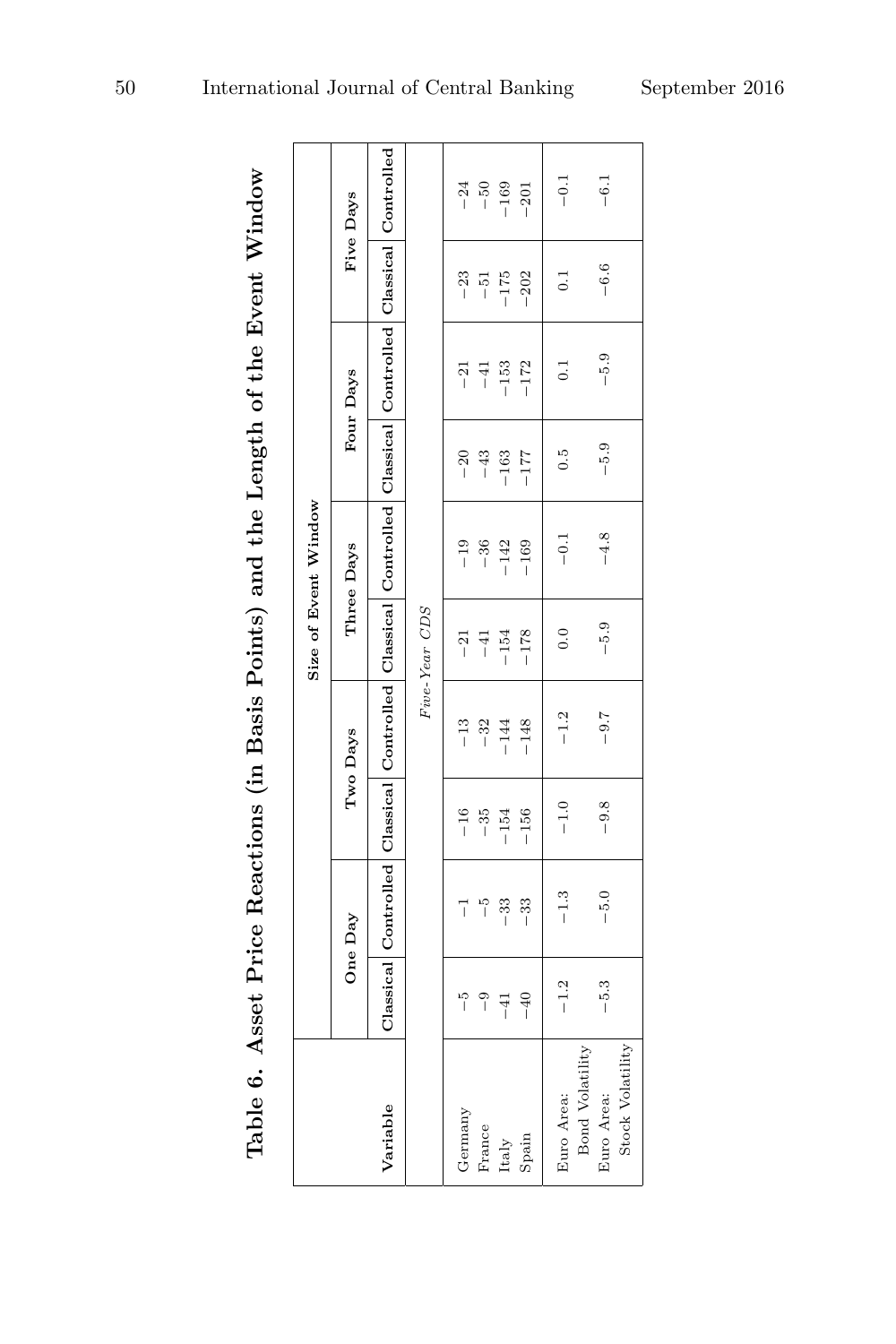#### **Figure 6. Intraday Bid and Ask of Two-Year Bond during the Days of OMT Announcements**



**Notes:** The figure reports the value of the bid and ask two-year bond rates in Italy and Spain during the day of the three OMT-related announcements. Horizontal axis: trading hours. The vertical lines indicate the time when Mr. Draghi started to talk in London on July 26 (12:09) and on August 2 and September 6  $(14:30).$ 

Figure 6 reports the time patterns of the two-year bond bid and ask rates for Italy and Spain during the trading hours of the first OMT announcement. As depicted in the figure, these rates significantly drop after the announcement (the vertical line in the graph). This further corroborates that the announcement was the dominant event during that day.

#### **Appendix 3. The Multi-Country VAR Model**

Let  $y_t$  be an *n*-dimensional vector of variables; the general equation of a VAR is

$$
y_t = c + A_1 y_{t-1} + \dots + A_p y_{t-p} + \varepsilon_t
$$
  

$$
\varepsilon_t - N(0, \Sigma),
$$

where  $A_1 \ldots A_2$  are  $n \times n$  matrices of coefficients,  $p (= 5)$  the number of lags, and  $\varepsilon_t$  is an *n*-dimensional vectorial white noise.

Table 7 reports the definition and data transformations of the  $n (= 26)$  variables we include in the VAR model. We estimate our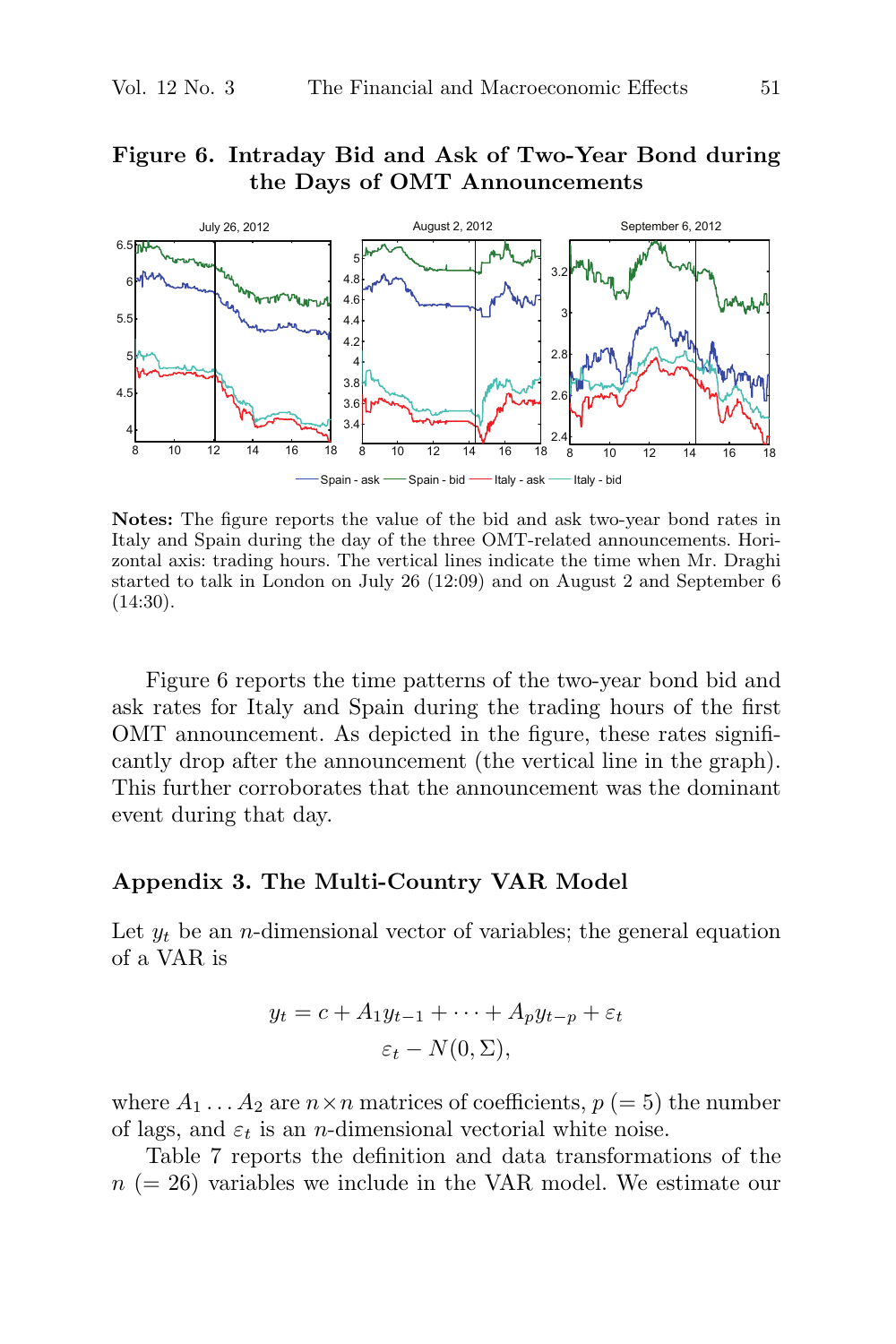| Country        | Variable                                                                                                | Transformation                                                                     |
|----------------|---------------------------------------------------------------------------------------------------------|------------------------------------------------------------------------------------|
| France (FR)    | Real GDP<br><b>HICP</b><br>M <sub>3</sub><br>Retail Loans<br>Two-Year Bond Rates<br>Ten-Year Bond Rates | $4*Log-levels$<br>$4*Log-levels$<br>$4*Log-levels$<br>$4*Log-levels$<br>Raw<br>Raw |
| Germany (DE)   | Real GDP<br><b>HICP</b><br>M <sub>3</sub><br>Retail Loans<br>Two-Year Bond Rates<br>Ten-Year Bond Rates | $4*Log-levels$<br>$4*Log-levels$<br>$4*Log-levels$<br>$4*Log-levels$<br>Raw<br>Raw |
| Italy $(IT)$   | Real GDP<br><b>HICP</b><br>M <sub>3</sub><br>Retail Loans<br>Two-Year Bond Rates<br>Ten-Year Bond Rates | $4*Log-levels$<br>$4*Log-levels$<br>$4*Log-levels$<br>$4*Log-levels$<br>Raw<br>Raw |
| Span(ES)       | Real GDP<br><b>HICP</b><br>M <sub>3</sub><br>Retail Loans<br>Two-Year Bond Rates<br>Ten-Year Bond Rates | $4*Log-levels$<br>$4*Log-levels$<br>$4*Log-levels$<br>$4*Log-levels$<br>Raw<br>Raw |
| Euro Area (EA) | EONIA (overnight<br>money-market rate)<br><b>Bond Volatility</b>                                        | Raw<br>Raw                                                                         |

**Table 7. VAR Variables Definition**

model in (log-)levels. The data are quarterly and are available in the sample 1999:Q1–2012:Q4.

Retail credit is the sum of total credit to households and nonfinancial corporations. The implied bond volatility for the euro area is constructed by averaging the (end-of-period) implied volatility on call and put options of the Eurex Generic 1st "RX" Future.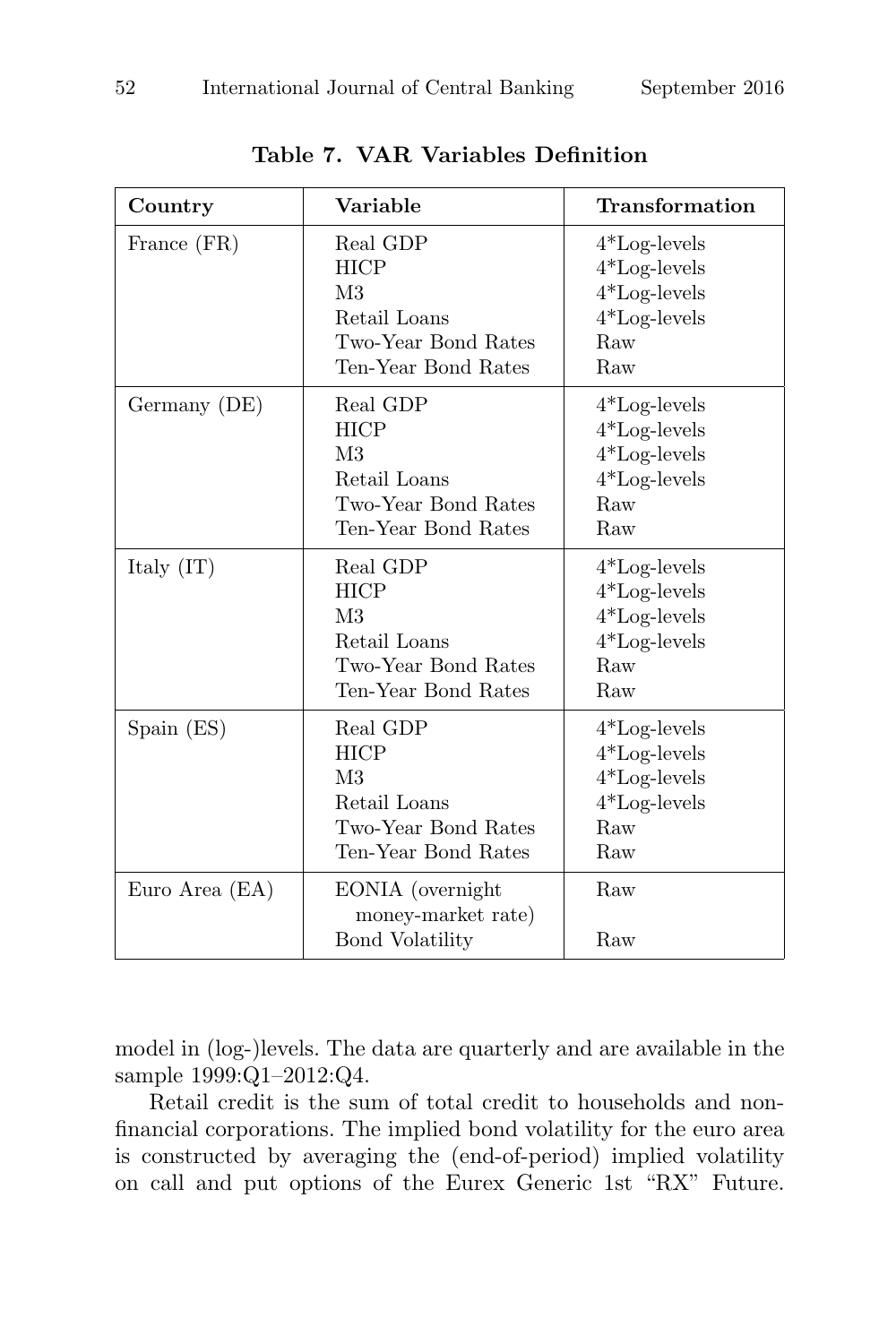This future contract is based on long-term notional debt securities issued by the German federal government with a term of 8.5–10.5 years.

#### Estimation and Conditional Forecasts

The large cross-section of variables (twenty-six) and number of lags (five), coupled with the relatively small sample, implies that classical maximum-likelihood techniques would provide unreliable estimates.

Hence, for the estimation of the VAR, we address the highdimensional data problem by adopting Bayesian shrinkage as suggested in De Mol, Giannone, and Reichlin (2008) and Banbura, Giannone, and Reichlin (2010). The latter show that if the data are collinear, as is the case for macroeconomic variables, the relevant sample information is not lost when overfitting is controlled for by shrinkage via the imposition of priors on the parameters of the model to be estimated.

More precisely, in this paper we consider conjugate priors belonging to the normal/inverse-Wishart family where the prior for the covariance matrix of the residuals  $\Sigma$  is inverse-Wishart and the prior for the autoregressive coefficients is normal.

For the prior on the covariance matrix of the errors,  $\Sigma$ , we set the degrees of freedom equal to  $n + 2$ , which is the minimum value that guarantees the existence of the prior mean, which we set as  $E[\Sigma] = \Psi$ , where  $\Psi$  is diagonal.

The baseline prior on the model coefficients is a version of the so-called Minnesota prior (see Litterman 1979). This prior is centered on the assumption that each variable follows an independent random-walk process, possibly with drift, which is a parsimonious yet "reasonable approximation of the behaviour of an economic variable."

The prior moments for the VAR coefficients are as follows:

$$
E[(A)_{ij}|\Sigma,\lambda,\Psi] = \begin{cases} 1 & \text{if } i = j \text{ and } s = 1\\ 0 & \text{otherwise} \end{cases}
$$

$$
cov((A_s)_{ij}, (A_r)_{hm}|\Sigma,\lambda,\Psi) = \begin{cases} \lambda^2 \frac{1}{s^2} \frac{\Sigma_{ih}}{\psi_j} & \text{if } m = j \text{ and } r = s\\ 0 & \text{otherwise} \end{cases}
$$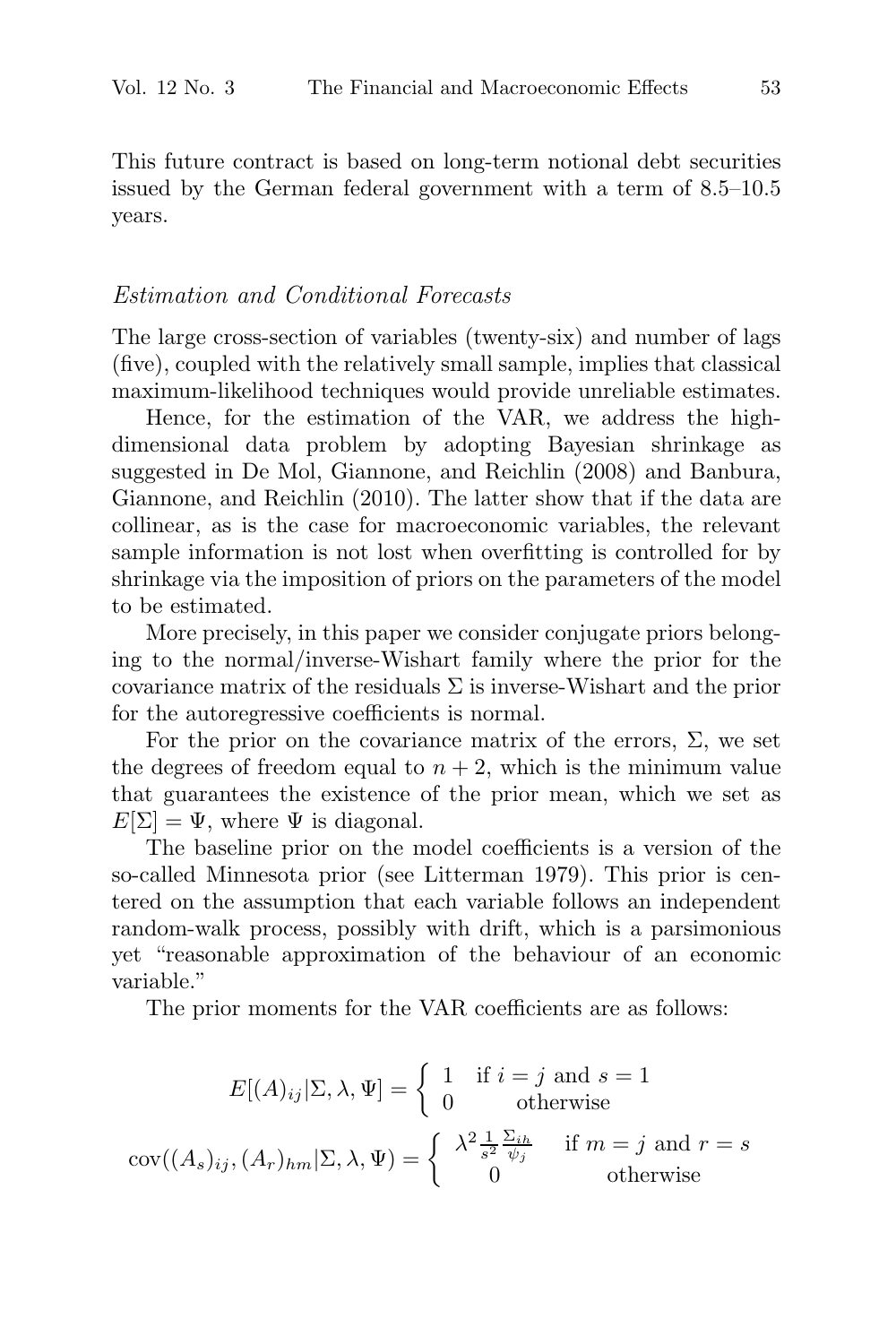Notice that the variance of this prior is lower for the coefficients associated with more distant lags, and that coefficients associated with the same variable and lag in different equations are allowed to be correlated. Finally, the key hyperparameter is  $\lambda$ —it controls the scale of all the variances and covariances, and effectively determines the overall tightness of this prior. The terms  $\frac{\Sigma_{ih}}{\psi_j}$  account for the relative scale of the variables. The prior for the intercept,  $c$ , is non-informative (a very high prior variance).

We complement the prior with an additional prior to implement a so-called inexact differencing of the data. More precisely, rewrite the VAR equation in an error-correction form:

$$
y_t = c + (A_1 + \dots + A_p - I_n)y_{t-1} + B_1 \Delta y_{t-1} + \dots + B_p \Delta y_{t-p} + \varepsilon_t,
$$

where  $B_s = -A_{s+1} - \cdots - A_p$ .

A VAR in first differences implies the restriction  $\Pi = 0$ . We follow Doan, Litterman, and Sims (1984) and set a prior centered at 1 for the sum of coefficients on own lags for each variable, and at 0 for the sum of coefficients on other variables' lags. This prior also introduces correlation among the coefficients on each variable in each equation. The tightness of this additional prior is controlled by the hyperparameter  $\mu$ . As  $\mu$  goes to infinity, the prior becomes diffuse, while as it goes to 0, we approach the case of exact differencing, which implies the presence of a unit root in each equation.

Summing up, the setting of these priors depends on the hyperparameters  $\lambda$ ,  $\mu$ , and  $\Psi$ , which reflect the informativeness of the prior distributions for the model coefficients. These parameters have been usually set on the basis of subjective considerations or rules of thumb. We instead closely follow the theoretically grounded approach proposed by Giannone, Lenza, and Primiceri (2015). This involves treating the hyperparameters as additional parameters, in the spirit of hierarchical modeling. As hyperpriors (i.e., prior distributions for the hyperparameters), we use proper but almost flat distributions. In this setup, the marginal likelihood evaluated at the posterior mode of the hyperparameters is close to its maximum.

In order to compute conditional forecasts in our relatively large VAR, we use the Kalman-filter-based algorithm described in Banbura, Giannone, and Lenza (2015).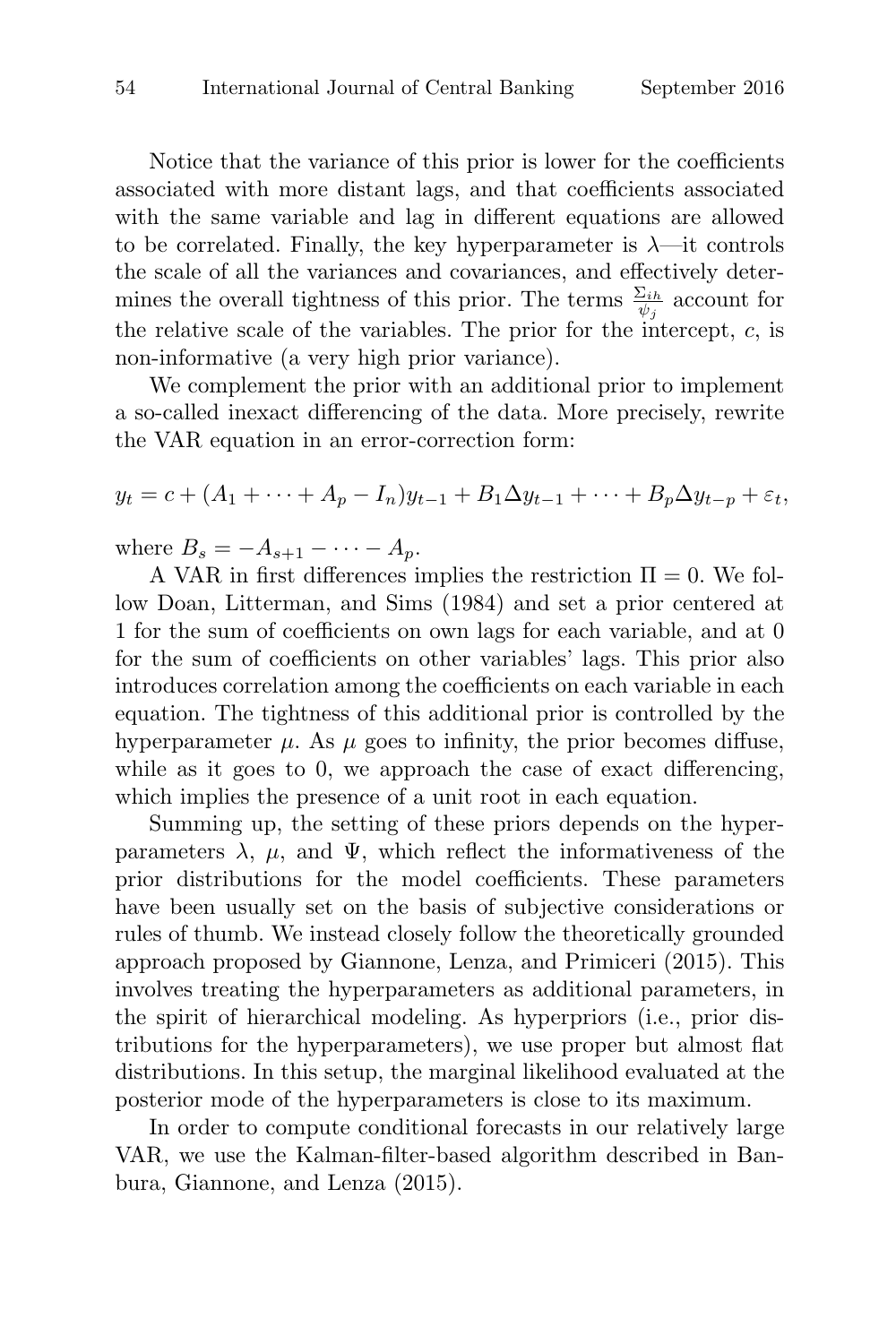#### **References**

- Altavilla, C., and D. Giannone. 2014. "The Effectiveness of Nonstandard Monetary Policy Measures: Evidence from Survey Data." CEPR Discussion Paper No. 10001.
- Banbura, M., D. Giannone, and M. Lenza. 2015. "Conditional Forecasts and Scenario Analysis with Vector Autoregressions for Large Cross-Sections." International Journal of Forecasting 31 (3): 739–56.
- Banbura, M., D. Giannone, and L. Reichlin. 2010. "Large Bayesian Vector Auto Regressions." Journal of Applied Econometrics 25  $(1): 71-92.$
- Baumeister, C., and L. Benati. 2013. "Unconventional Monetary Policy and the Great Recession: Estimating the Macroeconomic Effects of a Spread Compression at the Zero Lower Bound." International Journal of Central Banking 9 (2, June): 165–212.
- Carter, C., and P. Kohn. 1994. "On Gibbs Sampling for State Space Models." Biometrika 81 (3): 541–53.
- Chen, H., V. Cúrdia, and A. Ferrero. 2012. "The Macroeconomic Effects of Large-Scale Asset Purchase Programmes." Economic Journal 122 (564): F289–F315.
- Christiano, L. J., M. Eichenbaum, and C. L. Evans. 1999. "Monetary Policy Shocks: What Have We Learned and to What End?" In Handbook of Macroeconomics, Vol. 1A, ed. J. B. Taylor and M. Woodford, 65–148 (chapter 2). Elsevier.
- Chung, H., J.-P. Laforte, D. Reifschneider, and J. C. Williams. 2012. "Have We Underestimated the Likelihood and Severity of Zero Lower Bound Events?" Journal of Money, Credit and Banking 44 (s1): 47–82.
- Cochrane, J. H., and M. Piazzesi. 2002. "The Fed and Interest Rates: A High-Frequency Identification." American Economic Review 92 (2): 90–95.
- D'Amico, S., and T. King. 2013. "Flow and Stock Effects of Large-Scale Treasury Purchases: Evidence on the Importance of Local Supply." Journal of Financial Economics 108 (2): 425–48.
- De Mol, C., D. Giannone, and L. Reichlin. 2008. "Forecasting Using a Large Number of Predictors: Is Bayesian Shrinkage a Valid Alternative to Principal Components?" Journal of Econometrics 146 (2): 318–28.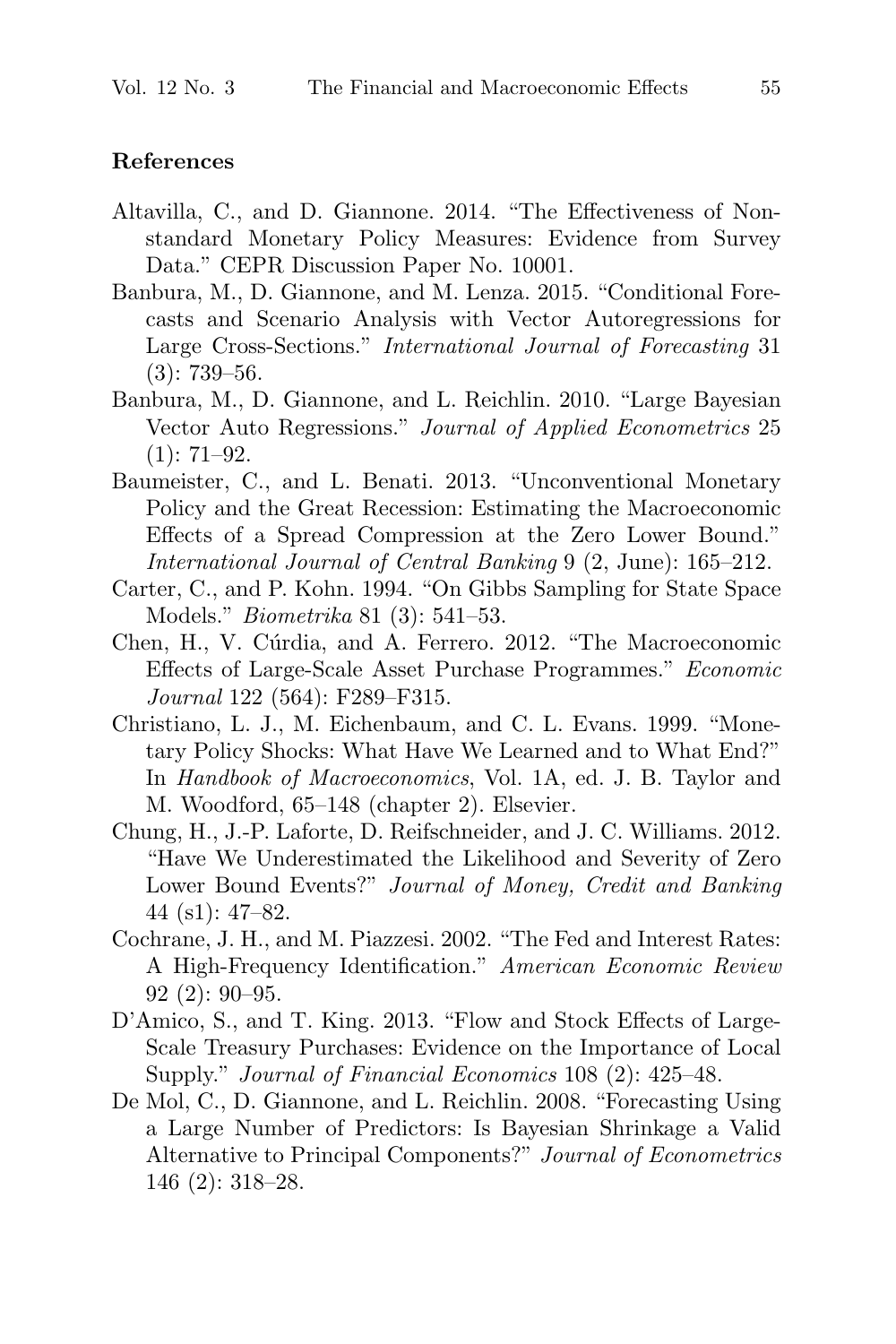- den Haan, W. J., S. W. Sumner, and G. M. Yamashiro. 2007. "Bank Loan Portfolios and the Monetary Transmission Mechanism." Journal of Monetary Economics 54 (3): 904–24.
- Doan, T., R. Litterman, and C. A. Sims. 1984. "Forecasting and Conditional Projection Using Realistic Prior Distributions." Econometric Reviews 3 (1): 1–100.
- Draghi, M. 2013. "Strengthening Financial Resilience." Speech by Mario Draghi at the 2013 International Monetary Conference, Shanghai, June 3.
- Eser, F., and B. Schwaab. 2013. "Assessing Asset Purchases within the ECB's Securities Markets Programme." ECB Working Paper No. 1587.
- Falagiarda, M., and S. Reitz. 2013. "Announcements of ECB Unconventional Programs: Implications for the Sovereign Risk of Italy." Working Paper No. 1866, Kiel Institute for the World Economy.
- Gagnon, J., R. Raskin, J. Remache, and B. Sack. 2011. "The Financial Market Effects of the Federal Reserve's Large-Scale Asset Purchases." International Journal of Central Banking 7 (1, March): 3–43.
- Ghysels, E., J. Idier, S. Manganelli, and O. Vergote. 2014. "A High Frequency Assessment of the ECB Securities Markets Programme." ECB Working Paper No. 1642.
- Giannone, D., M. Lenza, H. Pill, and L. Reichlin. 2012. "The ECB and the Interbank Market." Economic Journal 122 (564): F467– F486.
- Giannone, D., M. Lenza, and G. Primiceri. 2015. "Prior Selection for Vector Autoregressions." Review of Economics and Statistics 97 (2): 436–51.
- Giannone, D., M. Lenza, and L. Reichlin. 2012. "Money, Credit, Monetary Policy and the Business Cycle in the Euro Area." CEPR Discussion Paper No. 8944.
- Hördal, P., and O. Tristani. 2013. "Macro Factors and Sovereign Bond Spreads: A Quadratic No-Arbitrage Model." Mimeo, European Central Bank.
- Joyce, M., A. Lasaosa, I. Stevens, and M. Tong. 2011. "The Financial Market Impact of Quantitative Easing." International Journal of Central Banking 7 (3, September): 113–61.